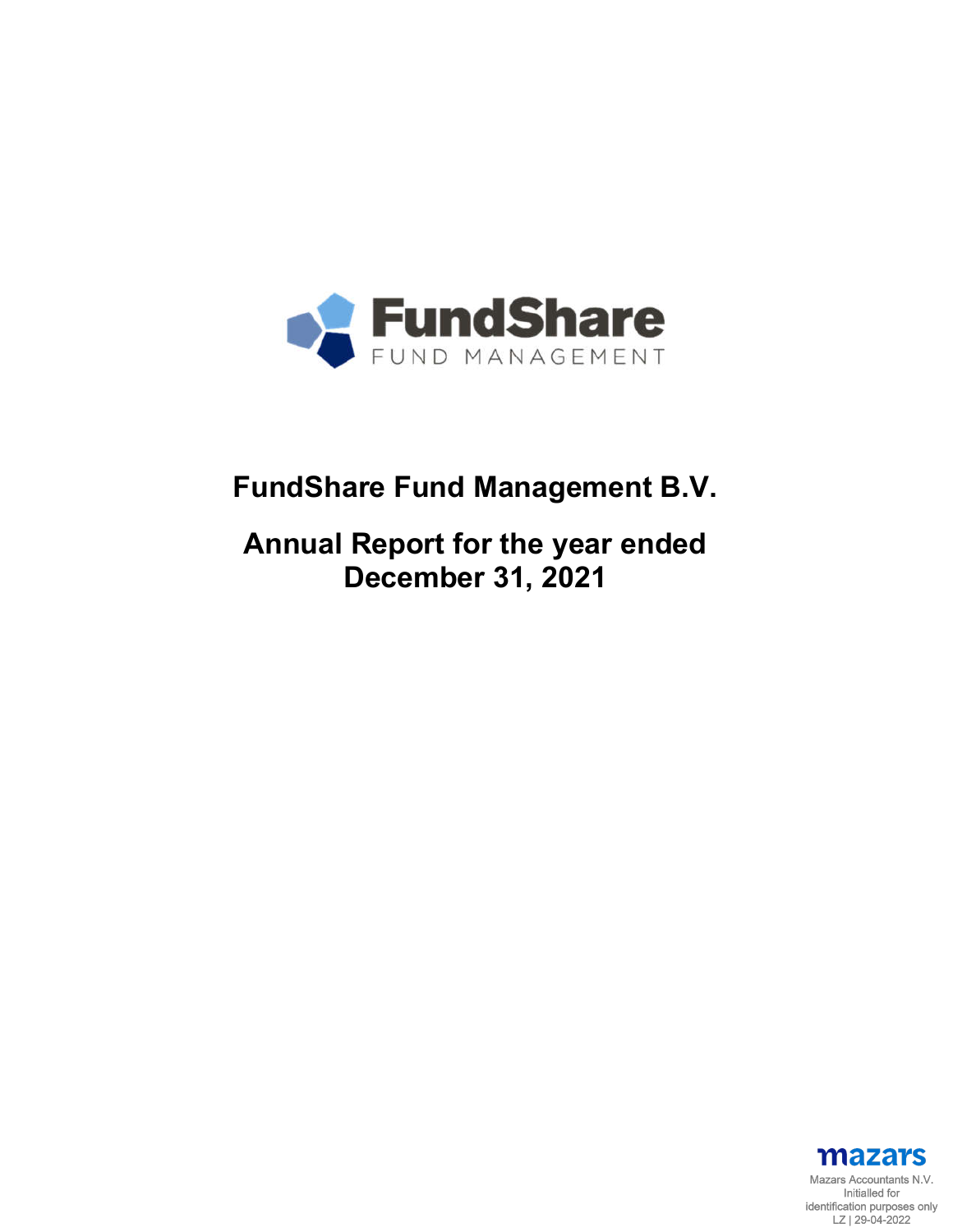

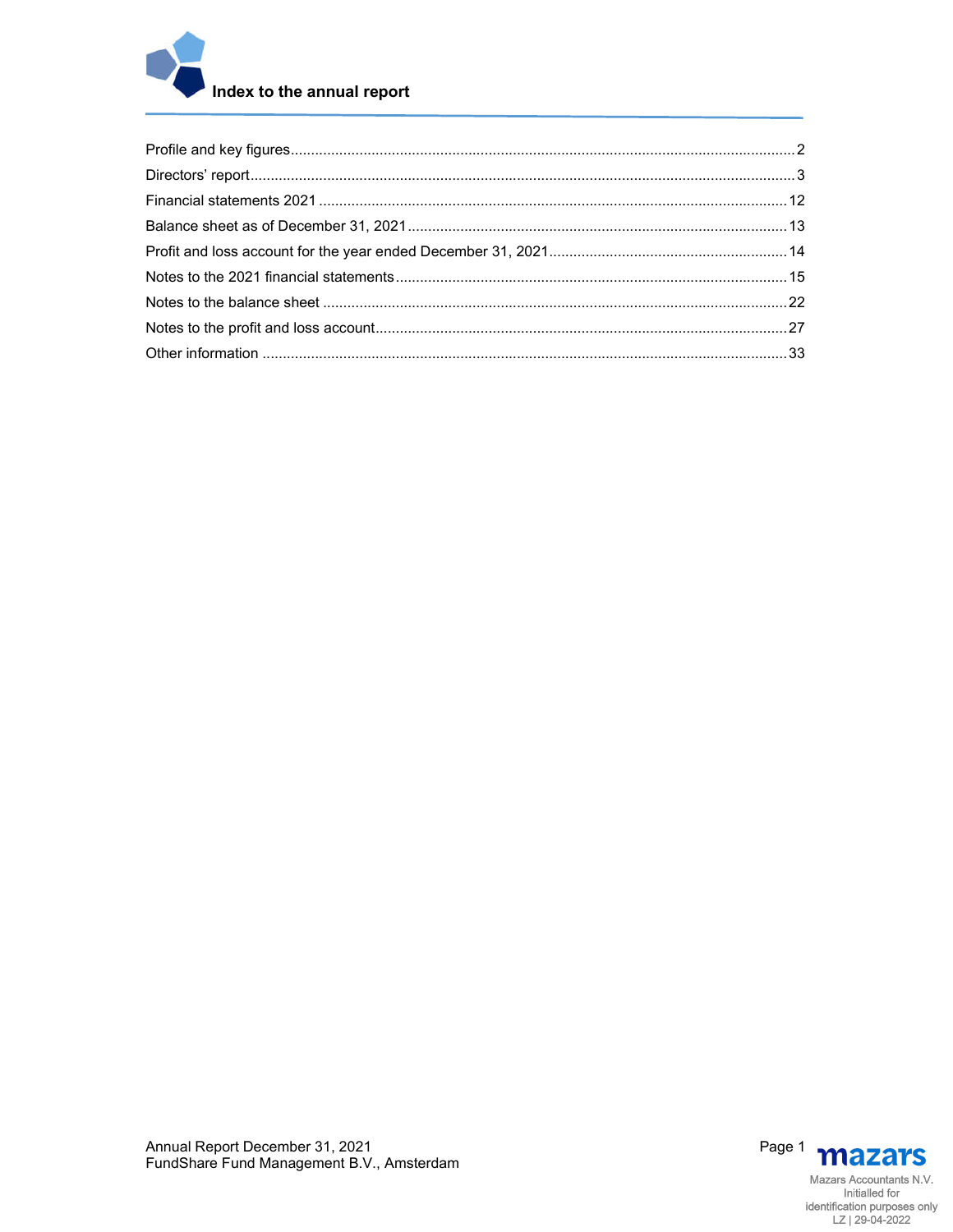

## **Profile and key figures**

#### **Profile**

FundShare Fund Management B.V. (the "Company") is authorised by the financial supervisory authorities in The Netherlands to act as an investment fund manager (*beheerder*) and accordingly received a license under the Dutch act on financial supervision (Wft). The financial supervisory authorities issued the licence on November 3, 2006 on the basis of article 2:65 Wft (AIFMD-license), and from June 17, 2014 also based on article 2:69c Wft (UCITS-license). Additionally, under this license the Company is also allowed to offer the (MiFID II) ancillary service of managing individual portfolios.

#### **Fund management**

As per 31 March 2019, the AFM has permitted the Manager to manage Money Market Funds (*geldmarktfondsen*) in relation to the Money Market Funds Regulation ("MMFR") ex article 4. The MMFR is the new European Union (EU) regulatory framework aimed at ensuring the stability and integrity of MMFs which are established, managed or marketed in the EU.

The Company manages the following alternative investment fund (AIF) and undertakings for the collective investment in transferable securities (UCITS):

- FundShare Umbrella Fund (AIF);
- FundShare UCITS Umbrella Fund (UCITS); and
- InDelta (UCITS) (former Robein, management has been acquired 1 October 2020)

Together hereafter: the "Funds".

#### **Wealth management**

As per 1 October 2020 the Company its license to manage individual accounts (wealth management) was activated.

#### **Chamber of commerce and websites**

The Company was founded on August 9, 2006, has its statutory seat in Amsterdam, The Netherlands and is registered with the Chamber of Commerce and Industry in Amsterdam under number 34252934.

The main website of the Company is: www.fundshare.nl. The website of the Company which is specific for its InDelta fund and wealth management proposition is: www.InDelta.nl.

#### **Overview of Key figures**

| Key figures                                       | 2021      | 2020                | 2019      | 2018         |
|---------------------------------------------------|-----------|---------------------|-----------|--------------|
|                                                   |           |                     |           |              |
| <b>Gross profit</b>                               |           | 2,703,725 2,192,742 | 2,087,502 | 1,018,053    |
|                                                   |           |                     |           |              |
| <b>Operating expenses</b>                         | 2,150,986 | 1,916,641           | 1,564,533 | 2,587,540    |
| <b>Operating result</b>                           | 552,739   | 276,101             | 522,969   | $-1,569,487$ |
|                                                   |           |                     |           |              |
| <b>Net result</b>                                 | 487,463   | 273,975             | 335,327   | $-1,164,972$ |
| Average employees during the financial year (FTE) | 10.6      | 8.83                | 8.87      | 12.26        |
| Number of employees                               | 11        | 12                  | 9         | 10           |

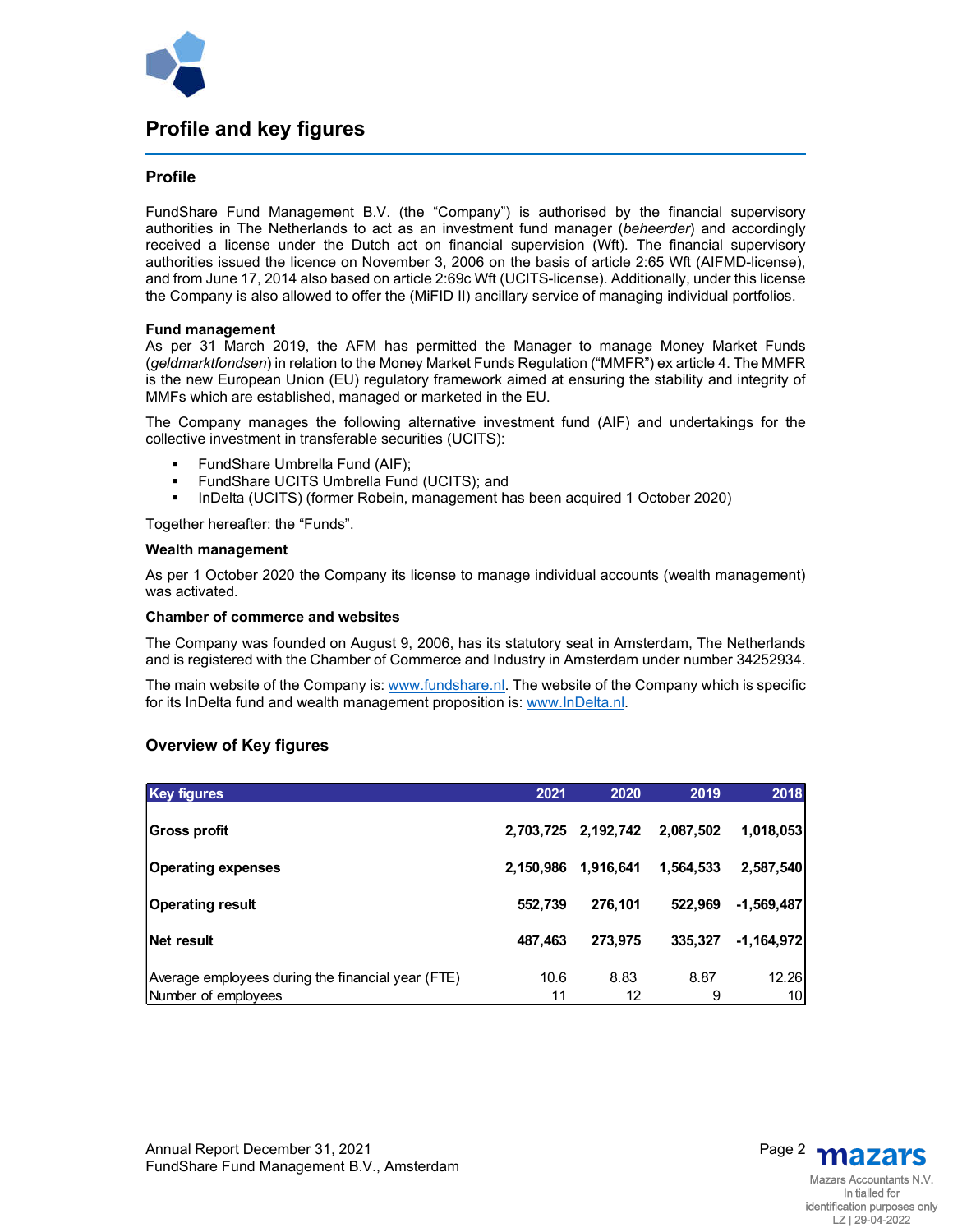

## **Directors' report**

The directors of the Company hereby present the financial statements for the financial year ended on December 31, 2021. The "Profile and key figures" on page two are an integral part of the Directors' report.

## **Financial and Operating Review**

#### **Gross profit, expenses and results after tax**

#### **Gross profit**

The increase in gross profit from EUR 2,192,742 to EUR 2,703,725 results primarily from the acquisition of InDelta (Robein) and the inclusion of gross profit from fund administration activities due to the merger with FundShare Administrator Activities B.V. ("FSAA"):

- As InDelta has been acquired per 1 October 2020, it generated one quarter of revenues in 2020 versus four quarters in 2021;
- FSAA has been acquired per 5 January 2021 and legally merged into the Company as per 10 December 2021. In the merger proposal and the enacted merger deed, it has been stated that the financial data of FSAA shall be accounted for from 1 January 2020 in the company-only financial accounts of the Company. FSAA has contributed EUR 261 thousand in gross profit.
- The Commercial Services Agreement ("**CSA**") signed with flatexDEGIRO Bank AG, Dutch branch ("flatexDEGIRO") in December 2018, was again the main driver of the gross profit 2021. This agreement provides the Company with a fixed monthly fee in return for maintaining Qualifying Money Market Funds ("QMMFs") available for DeGiro clients in most of the EU/EER countries where DeGiro clients are active. The CSA has been terminated by flatexDEGIRO per 31 December 2021;
- As a result of the CSA termination, the QMMF's which were instrumental to clients of flatexDEGIRO have been liquidated in 2021 except for the EUR Cash Fund in which the Company kept a position per year-end 2021.

#### **Operating expenses**

The total operating expenses increased with EUR 234 thousand compared with 2020, mainly caused by the increase of employee expenses, due to the takeover of InDelta (one quarter of expenses in 2020 versus four quarters of expenses in 2021).

#### **Net result**

The net result amounts to EUR 487,463 positive (2020: EUR 273,975 positive).

#### **Results of the managed Funds**

#### **FundShare Umbrella Fund (AIF)**

FundShare Umbrella Fund was launched in 2012. The total assets under management, in this umbrella fund consisting of 2 active sub-funds, per December 31, 2021 amounts to EUR 21.2 million (2020: EUR 61.3 million). Four sub-funds were liquidated in 2021.

#### **FundShare UCITS Umbrella Fund (UCITS)**

FundShare UCITS Umbrella Fund was launched in 2014. The total assets under management, in this umbrella fund consisting of 7 active sub-funds, per December 31, 2021 amounts to EUR 84 million (2020: EUR 207 million). Ten sub-funds have been liquidated in 2021.

#### **InDelta (UCITS)**

InDelta was launched in 2012. The total assets under management, in this umbrella fund consisting of 9 active sub funds, per December 31, 2021 amounts to EUR 114.4 million (2020: EUR 98 million). The management of the fund was taken over by the Company from Robein Vermogensopbouw B.V. on 1 October 2020.



Initialled for identification purposes only LZ | 29-04-2022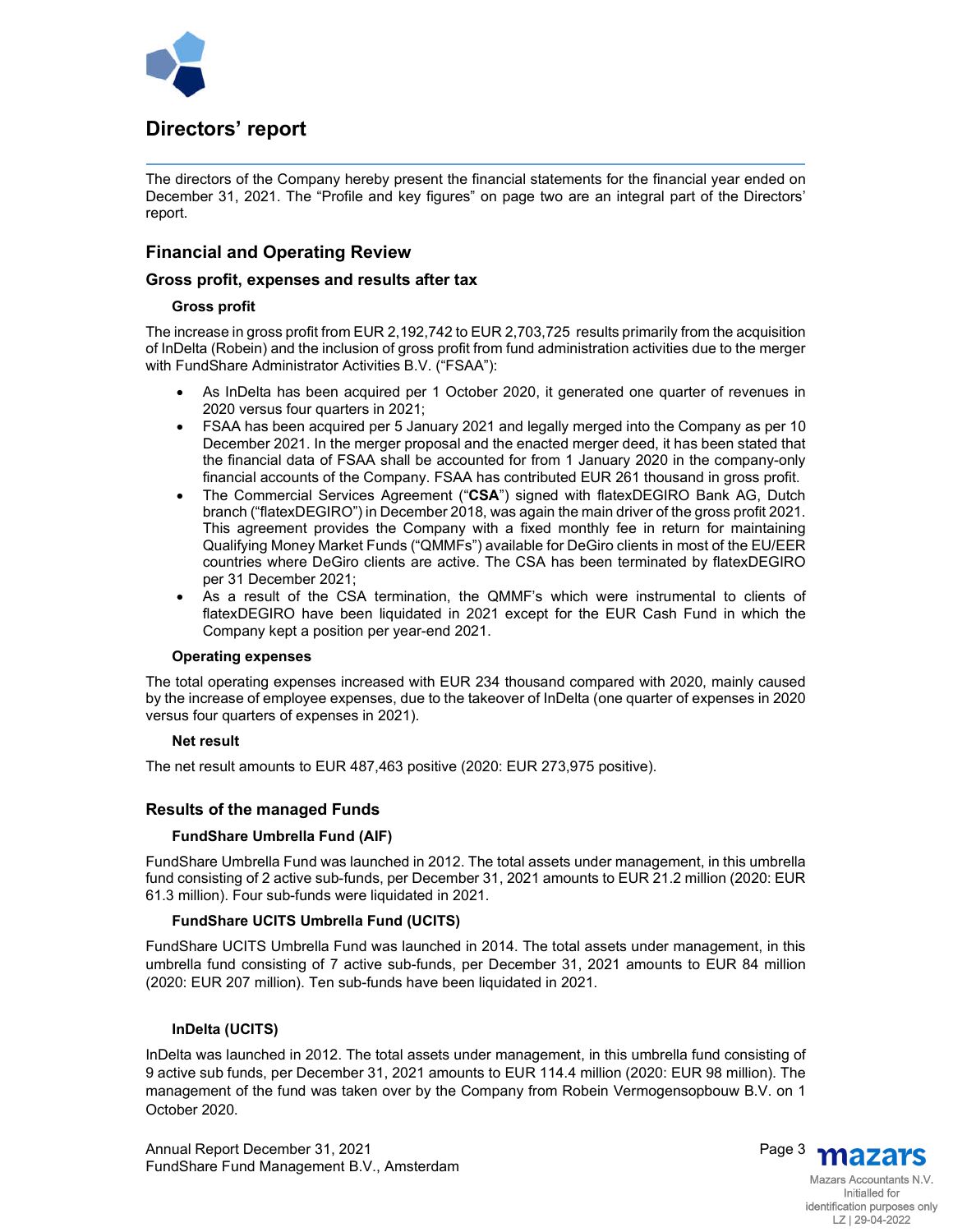

## **Financial position at the balance sheet date**

## **Solvency and liquidity**

| <b>Solvency and liquidity</b>   | 2021      | 2020      |
|---------------------------------|-----------|-----------|
|                                 |           |           |
| Shareholder's equity (a.)       | 2.084.451 | 1.596.986 |
| Current liabilities (b.)        | 654.549   | 493.634   |
| Total liabilities (c.)          | 819.871   | 603.358   |
| Current assets (d.)             | 2.746.928 | 2.014.549 |
| Total assets (e.)               | 2.904.322 | 2.200.344 |
| (Debt-to-assets ratio (c.)/(e.) | 28%       | 27%       |
| Current ratio: (d.)/(b.)        | 4,20      | 4,08      |

Solvency is expressed through the debt-to-assets ratio, a leverage ratio: total liabilities divided by total assets. This ratio measures to what extent total assets were financed by (intercompany) creditors and liabilities (debt). The ratio decreased in 2020, mainly due to an increase of the amount of current assets.

Liquidity is expresses through the current ratio. This measures the ability of the Company to repay current liabilities with current assets. The current ratio of 4.06 means that at the balance sheet date, the current assets cover 4.06 times the amount of current liabilities.

#### **Cash flows and financing requirements**

Cash and cash equivalents increased from EUR 1,287,581 to EUR 1,611,725. This increase is mainly to the balance acquired through the legal merger with FSAA, having a bank balance per year end 2021 of EUR 420,872. The Company has placed cash in the EUR Cash Fund, these units are worth EUR 497 thousand per year-end 2021. These units can be cash redeemed on a daily basis.

#### **Capital requirements – ICAAP**

The current applicable required level of regulatory capital based on the Internal Capital Adequacy Assessment Process ("ICAAP") of the Company is estimated to be EUR 966 thousand at year-end 2021 (2020: EUR 416 thousand).

#### **Personnel and remuneration**

The staff headcount has decreased from 12 employees in 2020 to 11 employees in 2021.

#### **Remuneration policies and practices**

The Company meets the applicable requirements and guidelines on "Sound remuneration policies". The Company deems the remuneration policy to be consistent with and to promote sound and effective risk management and does not encourage risk-taking, including sustainability risk, which is inconsistent with the risk profiles of the funds under management and do not impair compliance with the Company's duty to act in the best interest of the AIFs. The outlines of this remuneration policy are disclosed on the Company's websites: www.fundshare.nl and www.InDelta.nl.

#### **Main principles**

The remuneration policy is based on the following main principles:

- $\checkmark$  it aims at promoting a sound and effective risk management;
- $\checkmark$  it does not encourage the taking of more risks than is acceptable considering the risk profiles, rules or instruments of incorporation of the UCITS and AIFMD funds it manages;
- $\checkmark$  it aims to achieve and maintain a sound capital base;
- $\checkmark$  it is in line with the business strategy, ESG policy, objectives, values and long-term interests of the company; and
- $\checkmark$  it is designed to avoid conflict of interests.

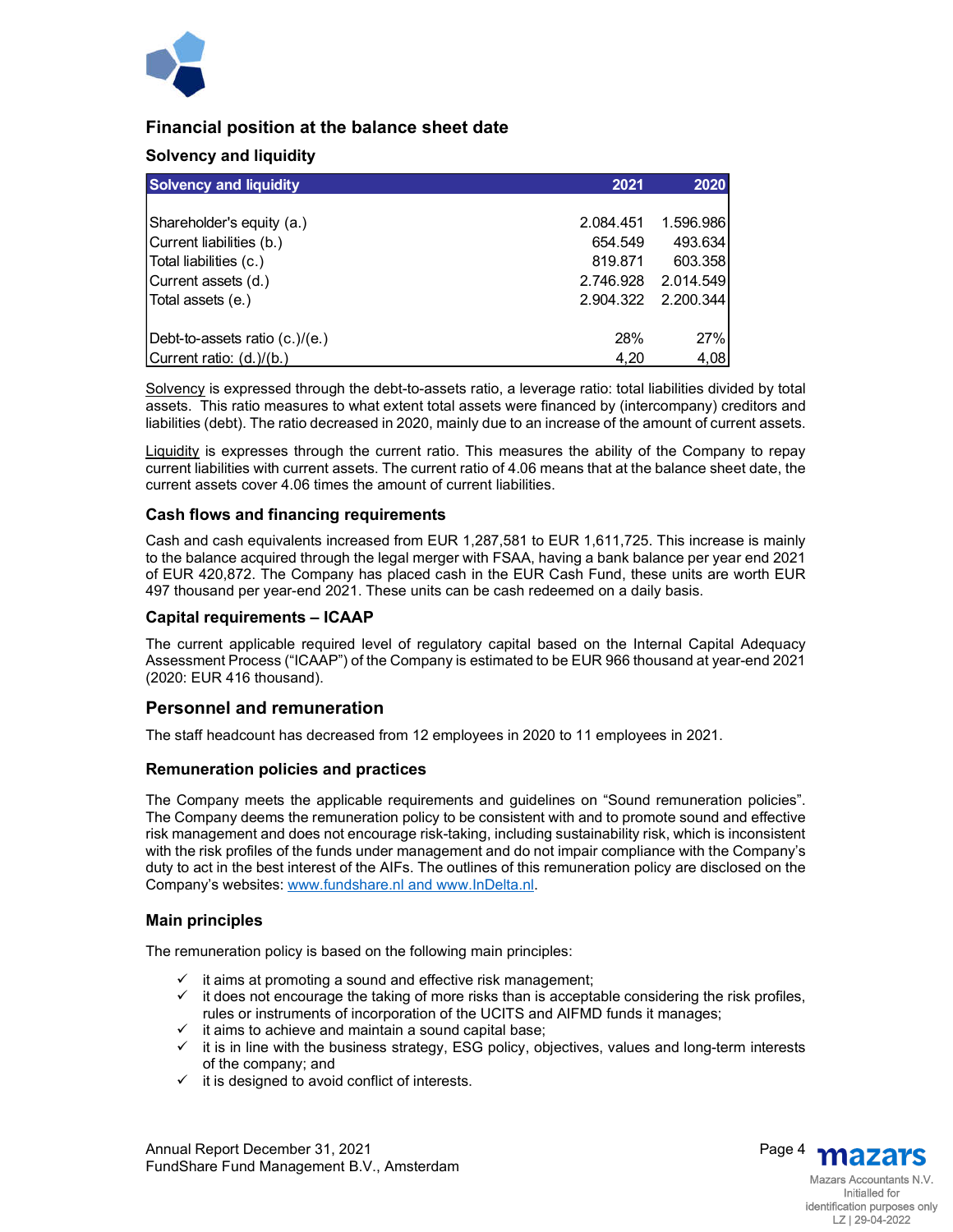

The remuneration policy is intended to be flexible and it is designed to safeguard a sound capital base, while providing sufficient reward to key personnel. The Company can grant a variable remuneration as part of the remuneration package of its employees in addition to a fixed salary. The Company believes that the current relationship between fixed and variable remuneration is appropriate. The board of directors of the Company together with the Head of, Fund Administration and Regulatory Reporting and the Head of Operations & Control are considered to be "Identified Staff".

The criteria used for calculating the remuneration are aimed at reflecting the link between payment and performance. The size of a remuneration package is based on the scope of responsibilities and experience of the employee.

The variable remuneration of all the employees is calculated taking the financial achievements of the Company in the previous year and the projection of the regulatory capital requirement (ICAAP) for the next year into account. The variable remuneration of the Identified Staff must be paid partially (at least 50%) in financial instruments (units in investment funds managed by the Company) or as share-based payment (shares in the Company) and is subject to a deferral period which is deemed appropriate in light of the risks of the managed funds. The variable remuneration awarded to other employees is subject to retention conditions for 2/3 of the awarded amount.

#### **Annual Review**

The board of directors has adopted the remuneration policy. The remuneration policy is reviewed on an annual basis by the board and the compliance officer, in order to ensure compliance with (national) laws and regulations and in order to monitor that it operates as intended. The implementation of the remuneration policy is subject to central and independent review performed annually by the compliance department, in order to assess its compliance with policies and procedures laid down by the management board in its supervisory function. The management board of the Company approved the updated remuneration policy after review in March 2021.

## **Risk management**

#### **Financial instruments risk management**

The financial instruments recognized as financial assets in the balance sheet include: receivables, investments in participation rights and cash and cash equivalents. The Company is therefore exposed to credit risks and market risks. Refer below for the description of these risks and their mitigating measures.

## **Principal risks, uncertainties and risk appetite**

The Company is exposed to a number of principal risks and uncertainties arising from its main business activities and financial instruments. The principal risks which the Company seeks to actively manage are compliance and regulatory risks and investment strategy risks. The Company has implemented a risk management policy and has a low-risk appetite. Below please find a description of the mitigating activities undertaken per principal risk.

#### *Strategy and business model risk*

This risk refers to the current or prospective risk to earnings and capital arising from changes in the business environment and from adverse business decisions, improper implementation of decisions or lack of responsiveness to changes in the business environment.

#### **Mitigating measures:**

- **OpCo business development:** The Company through its UCITS and AIFMD umbrella funds, provides for a fast set up and smooth integration of new Sub-Funds. It offers this opportunity to third party asset managers (the Operating Companies) to make use of tailormade funds where they are delegated the execution of investment policies;
- **InDelta business development**: After the takeover of the InDelta funds (formerly known as Robein) on 1 October 2020 we have a cost efficient, passive index investment solution



Mazars Accountants N.V. Initialled for identification purposes only LZ | 29-04-2022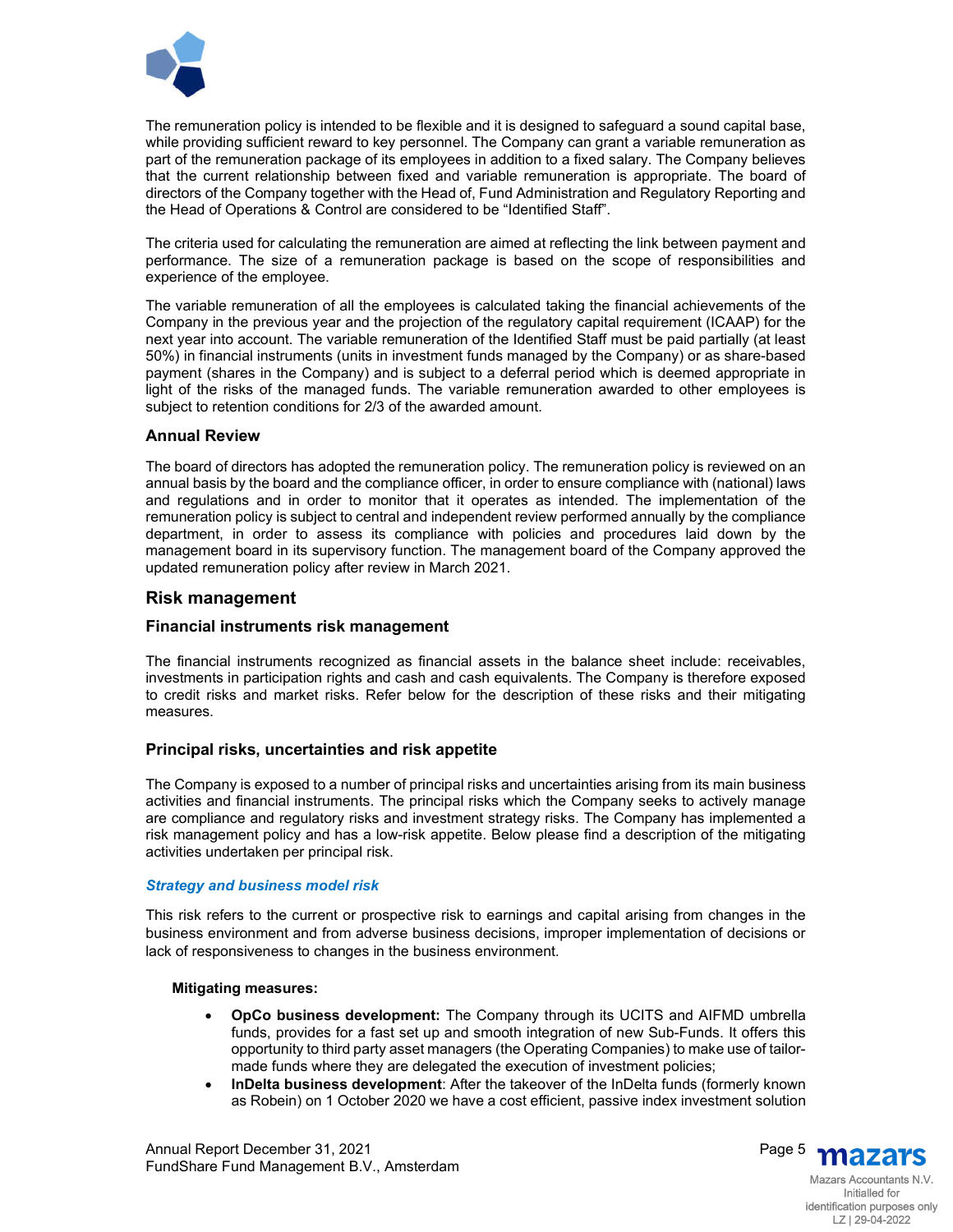

which we offer to a broad investor base via execution only and Asset Managed accounts. This proposition is now actively marketed and developed to grow the AuM;

- **New fund infrastructure**: a new set up whereby Caceis has been added as a custodian and broker to replace flatexDEGIRO will allow commercial focus again;
- **M&A activity:** to diversify its revenue base and to leverage its cost base the Company will be actively exploring M&A opportunities in the field of fund management and wealth management;
- **Capital management:** capital could be raised via a share issue to be able to continue business activities and focus on the measures described above; and
- **Capital buffer**: The Company keeps a sufficient buffer of own funds above the minimum required regulatory capital level which can absorb losses from risk exposures on a going concern basis.

#### **Impact and expected impact of strategy and business model risk**

The Company has seen a decline in its business with the QMMF's and sub-funds related to different operating companies being liquidated. On top of that flatexDEGIRO terminated the CSA per 31 December 2021. The Company focused in 2021 on a new set up after flatexDEGIRO decided not to provide professional services anymore. This basically meant that the Company needed to look for a new broker and custodian for its funds. This has been achieved in March 2022. The Company signed an agreement with Caceis to provide custody and brokerage. Caceis already provides depositary services to the Funds.

The Company has acquired FundShare Fund Administrator Activities B.V. per 5 January 2021 and merged the Company in December 2021, effectively insourcing fund administration. Fund administration services contributed to over EUR 250 thousand in gross profit in 2021.

With a new fund infrastructure in place, whereby Caceis has been added as a custodian to replace flatexDEGIRO, the Company can focus again on business development activities by onboarding new operating companies and launching new sub-funds. The Company assesses the potential impact of the strategy and business model risk for the year 2022 to be medium.

#### *Compliance and regulatory risks*

Compliance and regulatory risks concern the risks that a failure to comply with applicable laws, regulations, internal policies, best practices and lack of good conduct may result in supervisory penalties, financial losses or reputational damages. In the worst-case scenario such failure may result in termination of the license.

#### **Mitigating measures:**

- **Compliance Function:** FFM has an independent Compliance Officer acting in the second line of defence;
- **Implementation of new laws:** The CFO together with the Compliance Officer, is focused on and responsible for identification, interpretation and advising on legislative and regulatory developments and monitors the embedding thereof;
- **Compliance culture:** Through a sound Code of Conduct, compliance training, courses and workshops the importance of compliance is embedded in our operations, this creates a compliant culture; and
- **Compliance monitoring program:** By effective execution of the compliance monitoring program, the Compliance Officer provides assurance to the Board that the Company operates within a compliant framework.

#### **Impact and expected impact of compliance and regulatory risk**

During 2021 we have included the new Level 1 requirements of the Sustainable Finance Disclosure Regulation **("**SFDR") into our organisation; pre-contractual information, policies and procedures and the website were updated, and reports were created to be able to monitor SFDR compliance.



identification purposes only LZ | 29-04-2022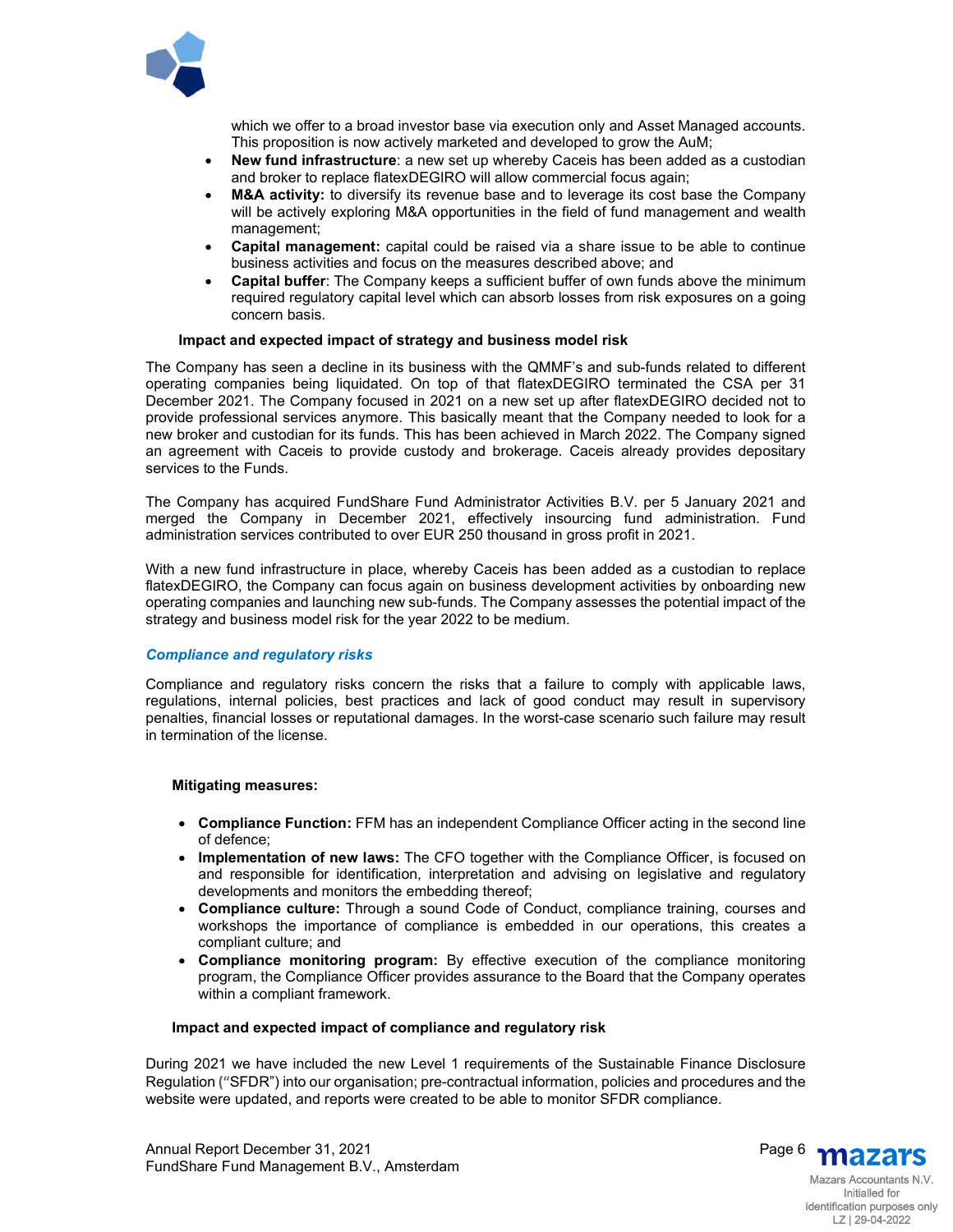

Like in 2021 we will be focussed on the monitoring of regulatory changes, the Company expects to be able to keep its organization and processes fully compliant with applicable laws and regulations. While the Company is confident it will ensure a timely and adequate implementation of new (reporting) requirements following from the SFDR, Taxonomy Regulation and PRIIPS Regulation, the Company still assesses the potential impact of the compliance and regulatory risk for the year 2022 to be medium.

#### *Investment strategy and investment compliance risk*

The quality of execution of investment policy of the Funds is a dominant factor that will determine the performance of the Fund. Consistent negative returns could lead to a significant outflow and reducing Assets under Management (AuM). This will then have an adverse effect on the results and the financial condition of the Company.

#### **Mitigating measures**

- **Independent risk management function:** FFM has set up a risk management function which is hierarchically and functionally independent of the portfolio management function. The risk management function ensures that on an ongoing basis that the actual risk profile disclosed to investors by the prospectus is consistent with the (quantitative and qualitative) risk limits and asset eligibility criteria;
- **Risk limits system**: The Company has implemented a system of risk limits approved by the Investment Committee ("IC"), concerning the measures used to monitor and manage potential relevant risk factors of the (Sub-)Funds and are consistent with (Sub-)Funds risk profile;
- **Daily breach monitoring:** On a daily basis the compliance with the approved risk limits is monitored (continual checking) by the risk management function ("Operations&Control department") as a second line of defence. Immediate remedial actions for breaches of limits are undertaken, notifying (reporting to) the board and portfolio management (responsible for investment decisions) to remediate;
- **Monthly Liquidity report:** FFM has developed a monthly liquidity report to monitor the liquidity of the investments per product, Sub-Fund, Umbrella and on a total level. The report gives insight on how fast and at which costs investments can be liquidated in normal and in distressed situations. This report is discussed in the Risk and Compliance Committee ("RCC") and IC: and
- **Monthly ESG report:** FFM has developed a monthly ESG report to monitor the ESG score of the investments per product, Sub-Fund, Umbrella and on a total level. The report gives insight on current ESG score and the developments over time. This report is discussed in the Risk and Compliance Committee ("RCC") and IC.

#### **Impact and expected impact of investment strategy and investment compliance risk**

In 2021 our auditor Mazars issued a clean unqualified opinion with respect the audit of the investment compliance of our two UCITS funds. Due to the effective daily intra-day monitoring of investment breaches and asset eligibility criteria together close communication with portfolio management (or the delegated operating company) breaches are immediately identified and remediated. The Company assesses the potential impact of the investment strategy and investment compliance risk for the year 2022 to be low.

#### *Liquidity risk*

Refer to the risk that the Company is unable to meet its short-term financial obligations.

#### **Mitigating measures:**

- The Company makes sure it maintains at least a liquid assets position in order to cover prior years fixed overheads (FOR) equal to three months of fixed overheads; and
- The Company has forecasted its cash position for the foreseeable future (one year from the date of these accounts), which shows enough liquidity to ensure that expenses for winding down can be paid during a winding down period.

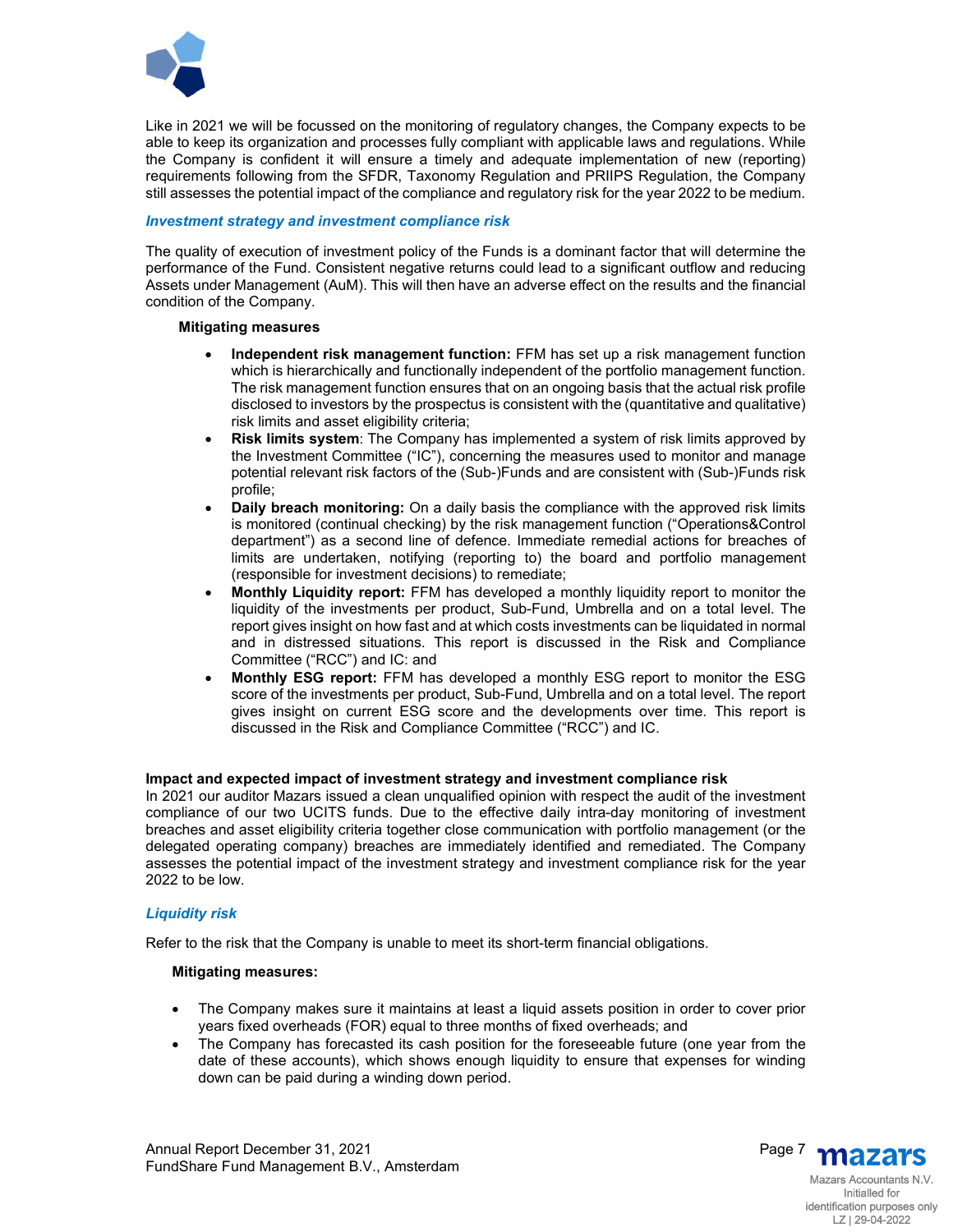

#### **Impact and expected impact of liquidity risk**

The Company has not experienced any liquidity problems in 2021. The Company per year-end maintains a relatively large liquid assets position (cash and investment in participations) of EUR 2,170 thousand, this is equal to 3.21 (2020:2.69) times the required regulatory amount (EUR 676 thousand) in 2022. The likelihood that liquidity risk will have a significant impact in 2022 is considered low.

#### *Solvency risk*

Solvency risk for the Company refers to the risk of the Company not being to absorb losses due to decreasing revenues, generated by all types of risk within the available and eligible capital.

#### **Mitigating measures:**

- The Company monitors its key risks on an ongoing basis and makes sure that these risks are properly mitigated and covered with capital; and
- The Company keeps a strong buffer of own funds above the minimum required regulatory capital level which can absorb losses from risk exposures on a going concern basis; and
- The Company has performed a preliminary ICAAP for 2022 based on year-end 2021. The minimum required capital for 2022 has been estimated to be EUR 966 thousand.

#### **Impact and expected impact of liquidity risk**

Solvency can be expressed through the debt-to-assets ratio, this ratio measures to what extent total assets were financed by creditors and/or liabilities (debt). The ratio as per year-end 2021 is 29% (2020: 27%) (see page 4 "Solvency and Liquidity") which means the Company is currently well capitalised. The likelihood that solvency risk will have a significant impact in 2021 is considered to be low.

#### *COVID-19 coronavirus pandemic risk*

The COVID-19 pandemic has been affecting major economic and financial markets, and virtually all industries and governments are facing challenges associated with the economic conditions resulting from efforts to address it.

#### **The Coronavirus outbreak has triggered the following (principal) risks:**

- **Operational continuity risk**: Disruptions to business operations can result from quarantines of employees due to social distancing measures and government-imposed closures;
- **Technology risk**: Technology infrastructure may be stressed or show weak spots as more employees work remotely for extended periods of time and demands on the systems increase;
- **Market risk (equity prices)**: The Coronavirus outbreak has caused a global financial markets crash (falling stock prices) due to a massive sell off in March 2020, which has had a negative impact of around 20% on the Net Asset Value (NAV)/Assets under Management (AUM) of the equity funds we manage, new severe outbreaks and lockdowns could cause financial markets to crash again; and
- **Earnings risk**: Our revenues (management fees) decrease if AUM decreases.

#### **Risk impact**

- Absenteeism of key employees could make it harder to maintain business operations control breakdowns, errors and other risks that could lead to regulatory exposure.
- The lower AUM of the Sub-Funds translates to less revenues to be generated by the Company. As a consequence, the financial condition of the Company can deteriorate and negatively affect the minimum required regulatory capital level.

#### **Mitigating measures**

The Company has taken all the necessary steps to ensure that it can continue to provide its activities and services to its Funds and investors.

 **Remote working**: As the Coronavirus outbreak expanded from a global health emergency to being classified as a global pandemic, the Manager has immediately shifted all key employees



Mazars Accountants N.V. Initialled for identification purposes only LZ | 29-04-2022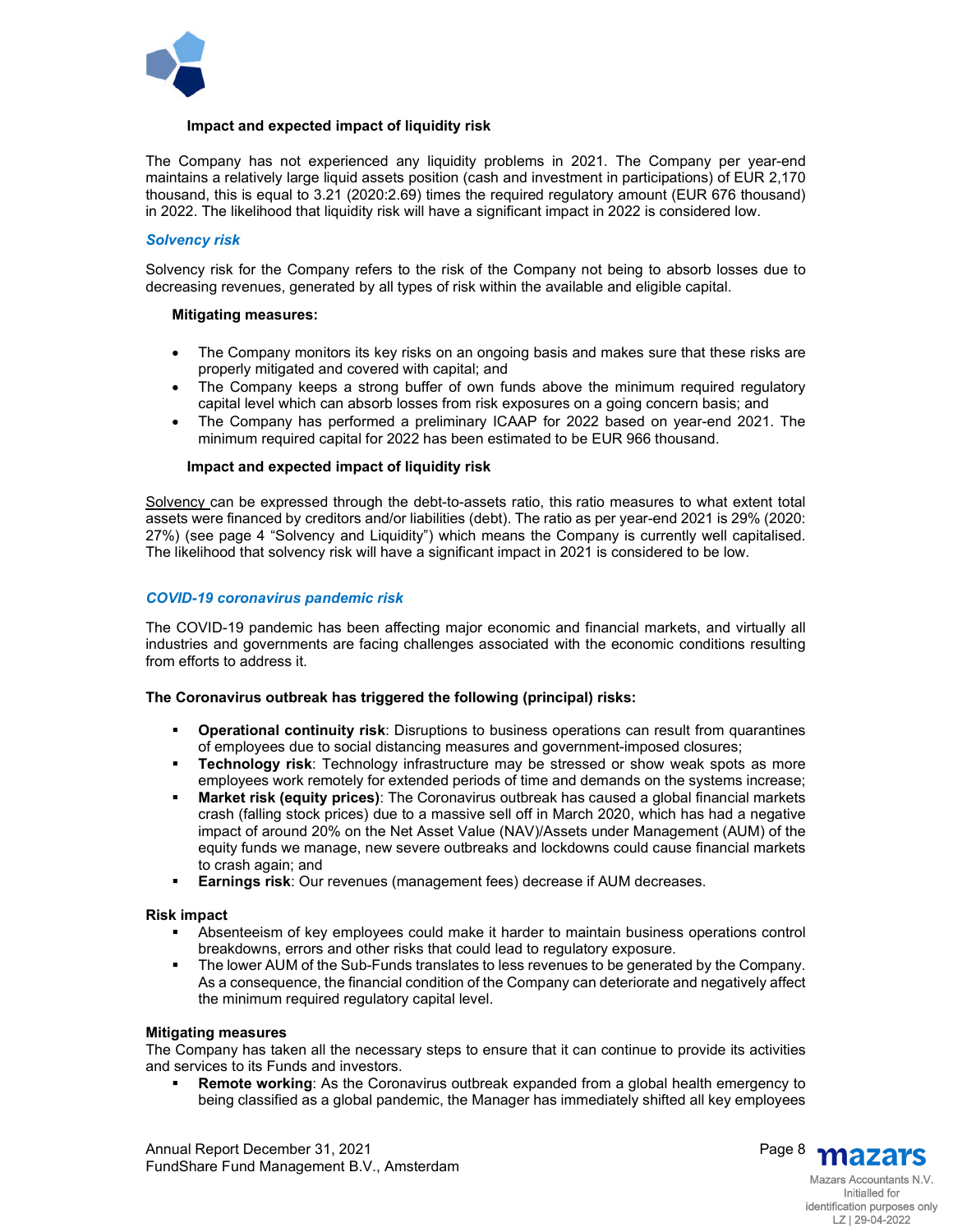

to working remotely in response to the advice by the Dutch government on social distancing measures and lock-down, in order to ensure continuity of core operations;

- **Remote Access:** The Company uses the benefits of technology, as all funds are managed and distributed online. On the other hand, this means that there is crucial dependence on technology managed and maintained by third parties. The Manager has ensured stable operations and business continuity by arranging dedicated (remote-access) IT support from an independent IT provider. Through having arranged stable remote access to cloud based mailboxes, database and tooling, portfolio management department in conjunction with risk department can ensure that all financial and operational risks are adequately measured, monitored and managed on a daily basis; and
- **Capital buffer**: The Company keeps a sufficient buffer of own funds above the minimum required regulatory capital level which can absorb losses from risk exposures (including such as the Coronavirus outbreak) on a going concern basis.

#### **Impact and expected impact of COVID-19 coronavirus pandemic**

The widespread national lockdowns in 2020 and 2021 in order to mitigate the spread of the virus has affected the way our employees worked in these years, as they have been mostly working remotely from home until recently. Because our systems and processes are highly automated the impact on the operational business continuity has been limited. Also from a commercial perspective, the effect of the pandemic on the Company's (online) business has been limited. There have not been significant operational disruptions and the AUM of the funds further recovered during 2021. We can conclude that so far the virus has not negatively impacted the Company's financial performance for the year nor its liquidity position. Due to the effectiveness of the Covid-19 vaccines and the diminished impact of the Omicron version of the Covid-19 virus we expect the likelihood that the COVID-19 pandemic risk will have a significant impact in 2022 to be remote.

#### **Regulatory environment 2021**

#### **UCITS license**

The Company obtained a license in 2014 from the AFM to manage undertakings for the collective investment in transferable securities (UCITS) under article 2:69b Wft. The external audits of our two UCITS funds performed by Mazars, that took place in October 2021 delivered unqualified audit opinions with respect to regulatory compliance to investment limits.

#### **Money Market Funds (MMRF) license**

As per 31 March 2019, the AFM has permitted the Manager to manage Money Market Funds (*geldmarktfondsen*) in relation to the Money Market Funds Regulation ("MMFR") ex article 4. The MMFR is the new European Union (EU) regulatory framework aimed at ensuring the stability and integrity of MMFs which are established, managed or marketed in the EU.

#### **Individual portfolio management**

As per 1 October 2020 the Company acquired customer contracts providing individual portfolio management services exclusively connected to the InDelta UCITS umbrella. The Company is allowed to offer these so-called MiFID top-up services under its UCITS license.

#### **AIFM license**

The AFM have licensed the Manager on 3 November 2006 on the grounds of article 2:67 Wft and on 17 June 2014 on grounds of article 2:65 Wft.



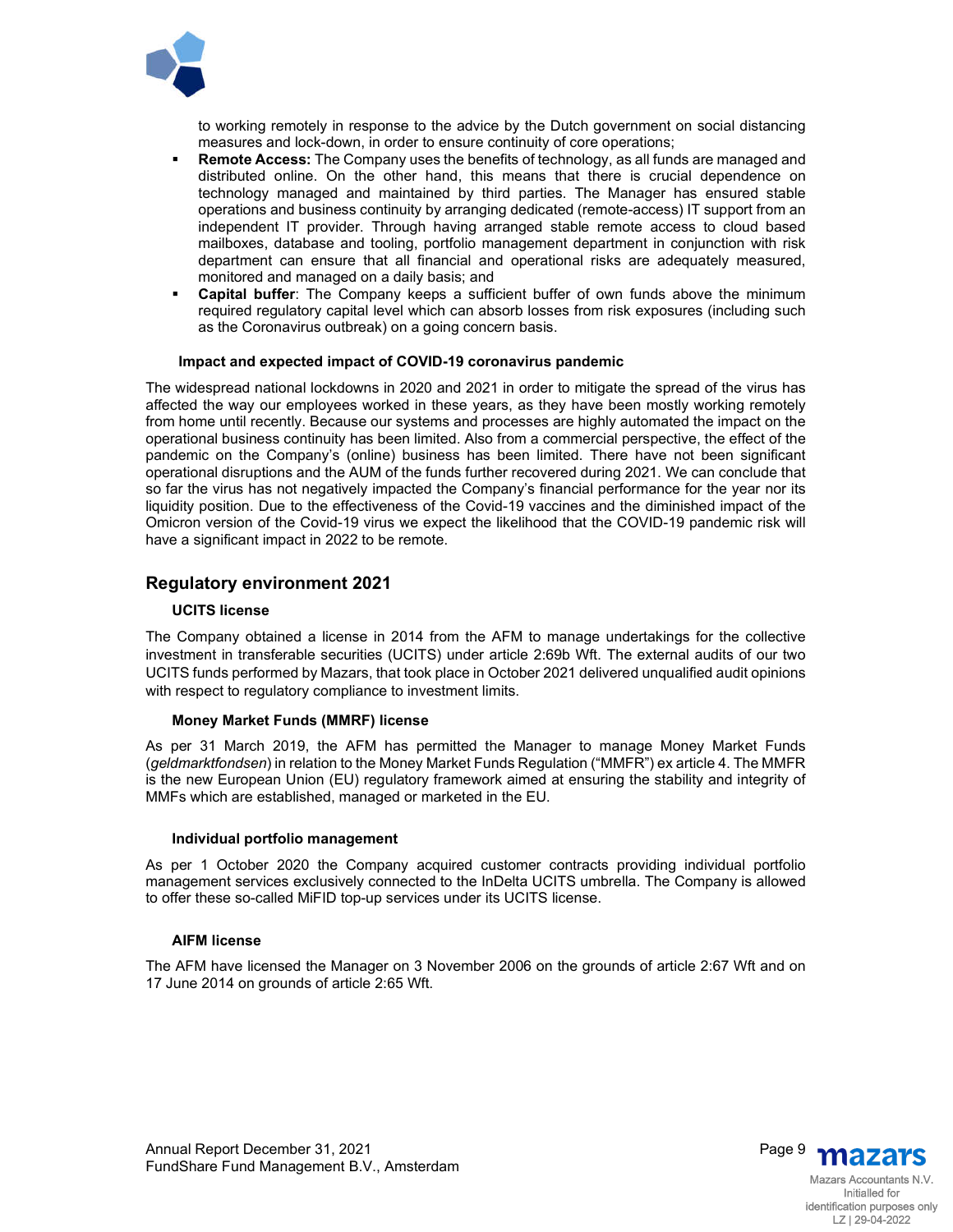

## **Subsequent events after the balance sheet date**

#### **Liquidation of QMMF's (Cash Funds)**

Six out of seven QMMF's have been liquidated following the termination of the CSA with flatexDEGIRO per 31 December 2021. The last QMMF, EUR Cash Fund, has been liquidated per 31<sup>st</sup> March. The deregistration of these funds with the AFM is in progress.

#### **Fund Infrastructure**

In November 2020 DeGiro informed the Company that they will terminate its broker and custodian services for our funds Due to this termination in 2021 we have been looking for a new broker / custodian set-up. The choice for a new broker / custodian has fallen on Caceis. This new setup has been concluded in March 2022. As said due to this move away from flatexDEGIRO as our broker / custodian we have procured new fund administration software from an independent software vendor.

#### **Russian invasion of Ukraine**

In February 2022 Russia invaded Ukraine. This has led to a decline in equity markets across the globe. It also triggered sanction on Russia, which has impacted some of the funds of FundShare. All the impacted products (11 GDRs) are part of the InDelta BRIC Index Fund. 1 Product is on the sanction list, 3 others have UBOs on the sanction lists. All products are halted by the exchanges and can't be traded. The value of these products is around 3% of the BRIC Fund. These events have led to extra redemptions in this specific fund, but the impact of the declining prices had a larger impact. In the other funds of FundShare the global declining had a negative impact on the AuM, but all within normal market movements. Other operations within FundShare are not impacted by this event.

## **Outlook**

#### **Personnel**

At the end of 2021 we are working with a team of 11 people. We have a new setup with Caceis next to being the depositary to our funds, Caceis has also been contracted as a custodian and broker to our funds from March 2022. Due to this move away from flatexDEGIRO as our broker / custodian we have procured new fund administration software from an independent software vendor. We believe that this employee base will be stable and can make use of anticipated efficiencies of the new setup in 2022.

#### **Investments and Financing**

In addition, we are focussing on investments to further grow our InDelta client base and improve our FundShare Umbrella funds proposition towards wealth managers. The Company is completely financed with equity and it is expected to remain that way for the foreseeable future. The aforementioned investments will be financed with equity. The necessary capital to be able to invest could be raised through the issue additional shares to existing shareholders.

#### **Inflow to investment funds**

For 2022, we believe the revenues from the existing Umbrella funds will be growing compared to the end of 2021. Compared to the full year we expect a decline, because of the liquidation of Sub-Funds and the termination of the CSA during 2021. New Sub-Funds and inflow in existing Sub-Funds will take time to make up for the terminated business in 2021. The negative markets in the beginning of 2022, due to the war in Ukraine, have led to a negative performances for all sub-funds. The net inflow in the Sub-Funds is not enough to compensate this performance, which leads to a decline in AuM. How the markets will develop in the rest of the year is very uncertain, including any prediction on our Sub-Fund returns. We have created a pipe-line of potential business opportunities for the Umbrella funds which can be exploited once the move to the new fund infrastructure is complete.

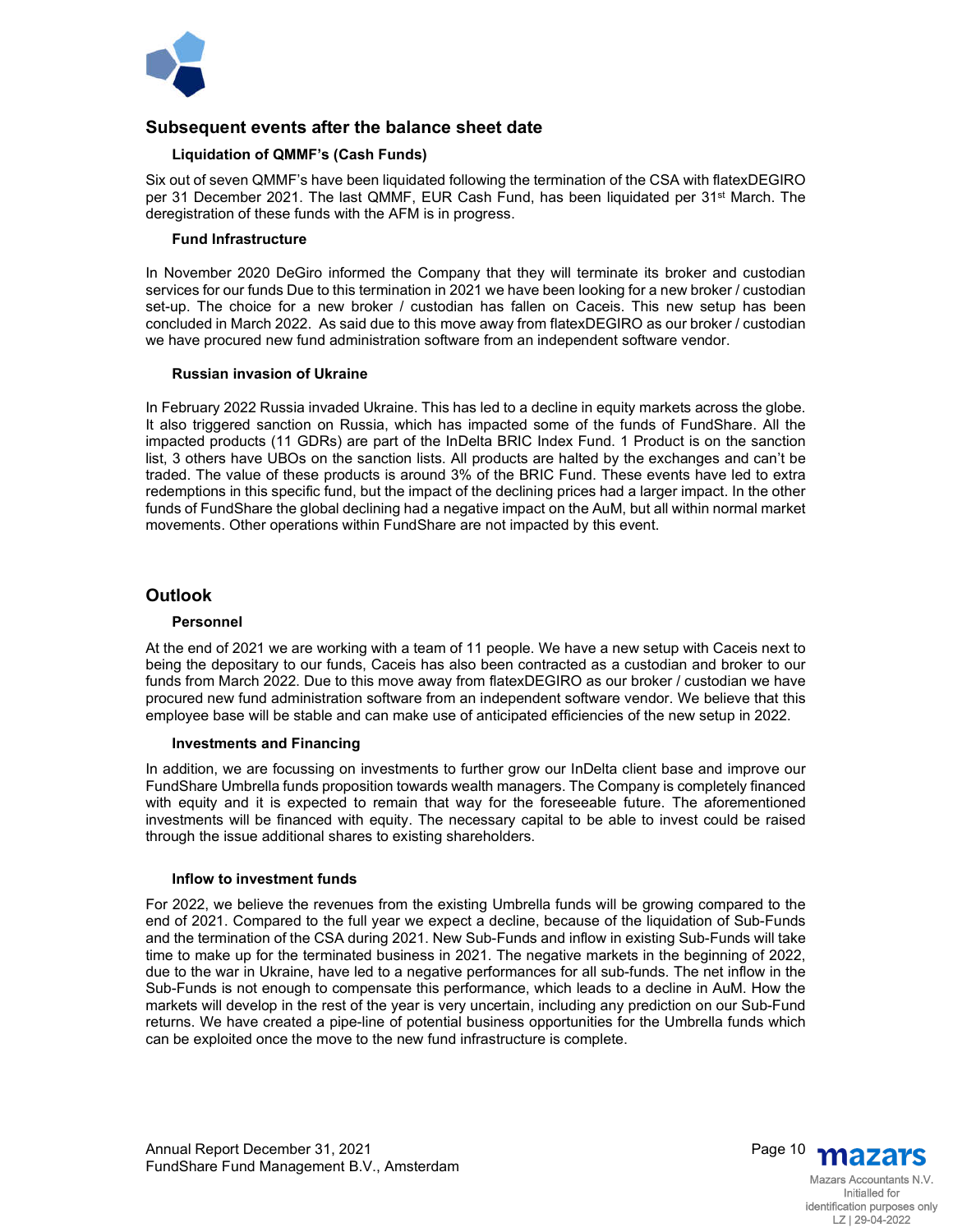

#### FundShare Cash Funds

The majority of the funds were liquidated in December 2021 due to redemptions by flatexDeGiro and as expected. The last Qualified Money Market fund has been liquidated at the end of the 1<sup>st</sup> quarter in 2022. We do not expect any business opportunities in this area.

#### Other FundShare Sub-Funds

The regulatory environment continues to increase the costs of compliance for wealth managers, which makes our fund solution an attractive alternative. The relationship with the current three OpCos is stable though we don't foresee new fund ideas coming from this counterparties. There has been reasonable success with the new business model for the FundShare Beleggers Belangen Fund. We expect to open new funds using this model in the future. As mentioned previously there are also several on-going conversations with new Wealth Managers with regard to creating new sub-funds.

#### InDelta Funds

After the takeover of the InDelta funds (formerly known as Robein) on 1 October 2020 we have a cost efficient, passive index investment solution which we offer to a broad investor base via execution only and Asset Managed accounts. This proposition is now actively marketed. We have been able to grow the AUM 16 mln EUR in 2021 and expect continued growth in 2022.

#### **M&A activity**

To diversify its revenue base and to leverage its cost base the Company will be actively exploring M&A opportunities in the field of fund management and wealth management.

Based on the above, the management is confident about the near future. Finally, we express our appreciation for the efforts made by all the people who are involved in our activities.

Amsterdam, April 29, 2022

FundShare Fund Management B.V.

A.M. Rose **M.S. Huisman** J.J. Surie CEO CFO CIO

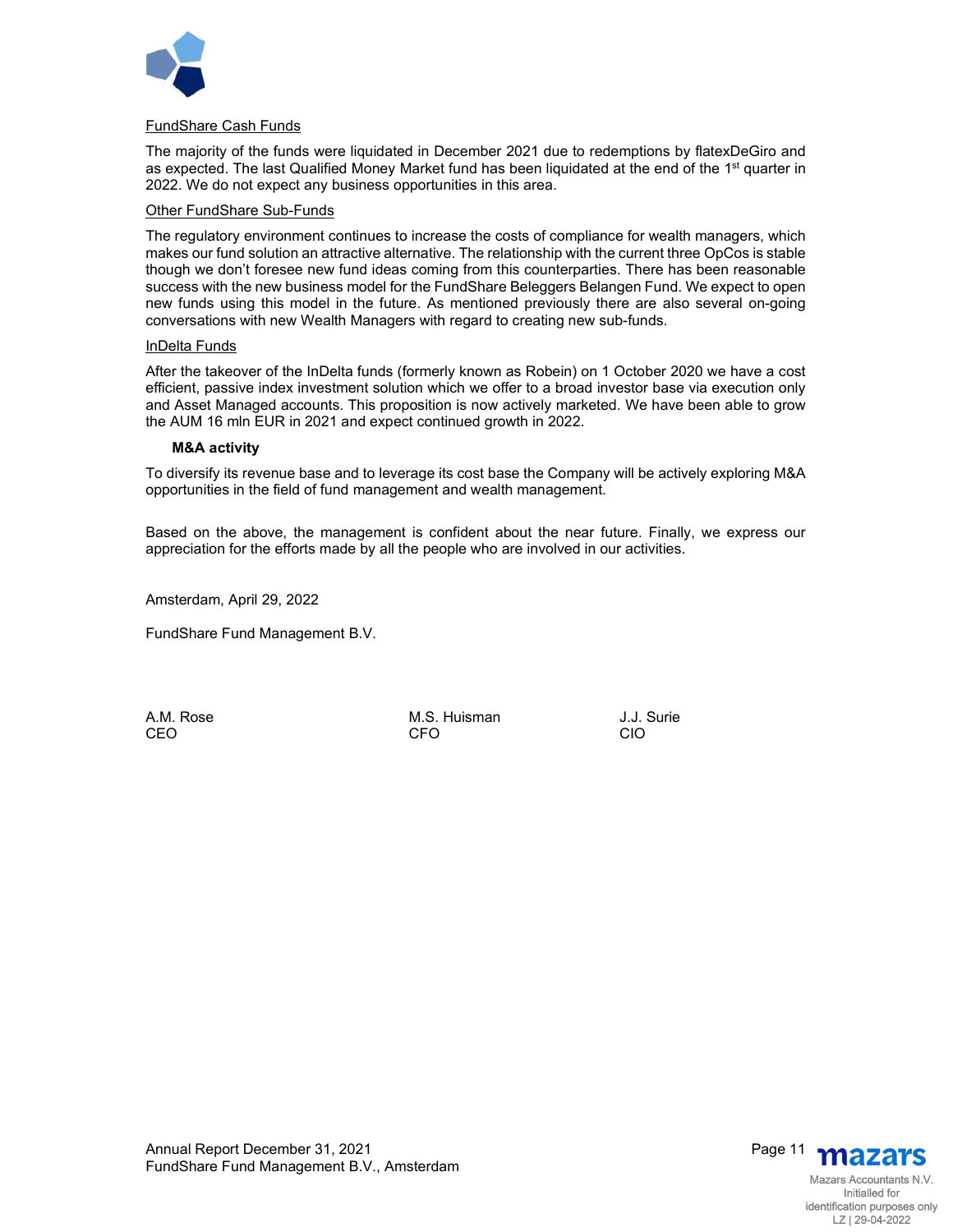

**Financial statements 2021**



Annual Report December 31, 2021 Page 12 FundShare Fund Management B.V., Amsterdam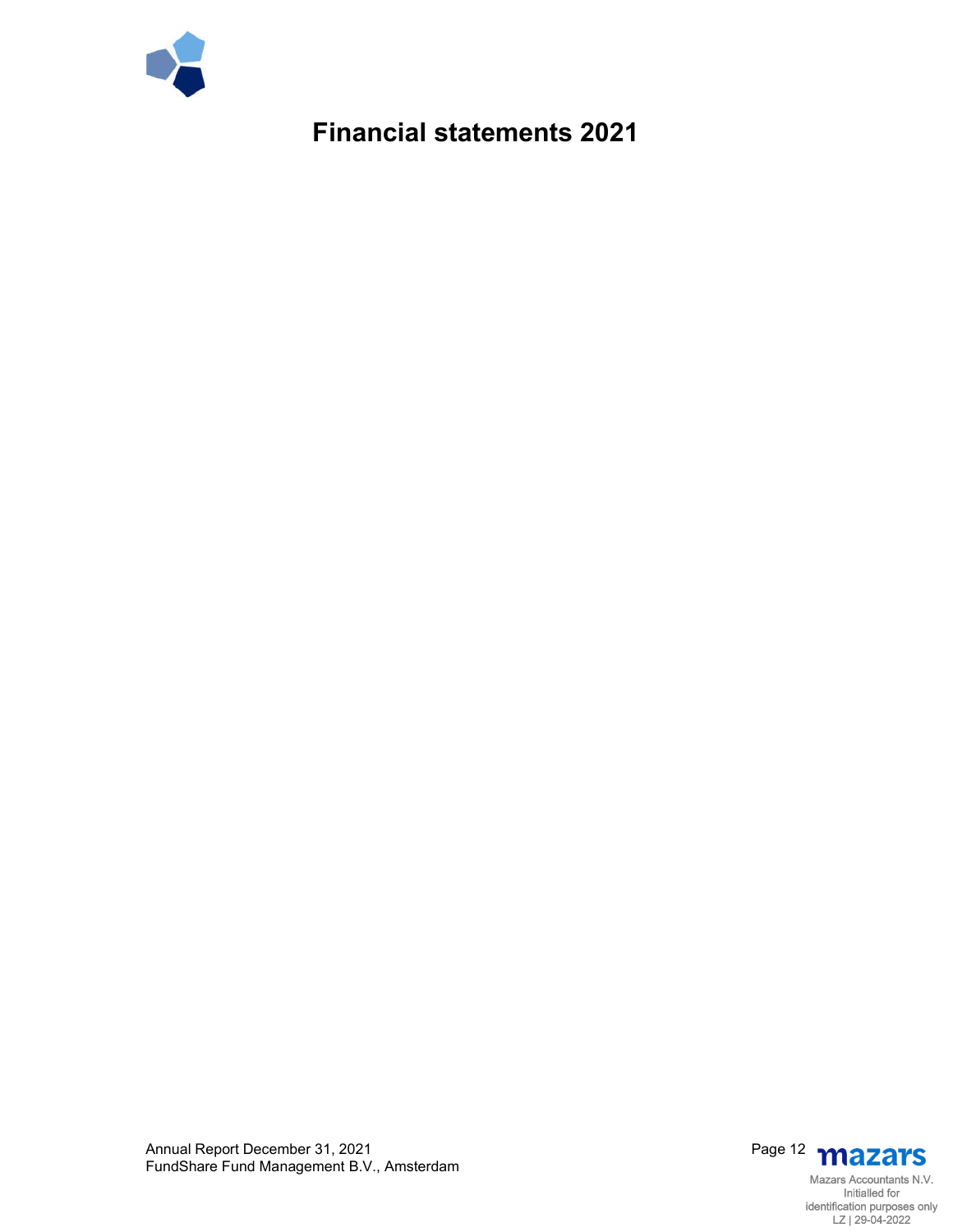

## **Balance sheet as of December 31, 2021**

(Amounts in EUR, after appropriation of result)

| <b>Assets</b>                                                             | <b>Notes</b> | 31-12-2021 |           | 31-12-2020 |           |
|---------------------------------------------------------------------------|--------------|------------|-----------|------------|-----------|
| <b>Fixed assets</b><br>Intangible fixed assets<br>Customer related assets | 4<br>4,1     | 140.452    |           | 156.504    |           |
| Tangible fixed assets                                                     | 4,2          |            | 140.452   |            | 156.504   |
| Other operating fixed assets                                              |              | 16.942     | 16.942    | 29.292     | 29.292    |
| <b>Current assets</b><br>Receivables                                      | 5            |            |           |            |           |
| Trade debtors                                                             | 5,1          | 310.818    |           | 545.788    |           |
| Other receivables                                                         | 5,2          | 30.164     |           | 59.028     |           |
| Prepayments and accrued income                                            | 5,3          | 35.766     | 376.748   | 39.454     | 644.270   |
| Investments in participation rights                                       | 5,4          |            | 758.455   |            | 82.698    |
| Cash and cash equivalents                                                 | 5,5          |            | 1.611.725 |            | 1.287.581 |
| <b>Total Assets</b>                                                       |              |            | 2.904.322 |            | 2.200.345 |

| <b>Equity &amp; Liabilities</b>         |     | 31-12-2021 |           | 31-12-2020 |           |
|-----------------------------------------|-----|------------|-----------|------------|-----------|
|                                         |     |            |           |            |           |
| Shareholders' equity                    | 6   |            |           |            |           |
| Share capital paid up and called up     | 6,2 | 18.001     |           | 18.000     |           |
| Share premium                           | 6,3 | 2.422.983  |           | 2.422.983  |           |
| Other reserves                          | 6,4 | $-356.533$ |           | -843.997   |           |
|                                         |     |            | 2.084.451 |            | 1.596.986 |
| <b>Provisions</b>                       | 7   |            |           |            |           |
| Provision for deferred remuneration     | 7,1 | 165.322    |           | 109.724    |           |
|                                         |     |            | 165.322   |            | 109.724   |
| <b>Short-term liabilities</b>           | 8   |            |           |            |           |
| Trade creditors                         | 8,1 | 323.748    |           | 243.790    |           |
| Taxes and social security contributions | 8,2 | 85.415     |           | 27.591     |           |
| Other liabilities                       | 8,3 | 160.243    |           | 92.310     |           |
| Accrued liabilities and deferred income | 8,4 | 85.143     |           | 129.944    |           |
|                                         |     |            | 654.549   |            | 493.635   |
| <b>Total Equity &amp; Liabilities</b>   |     |            | 2.904.322 |            | 2.200.345 |

The accompanying notes are an integral part of these financial statements.

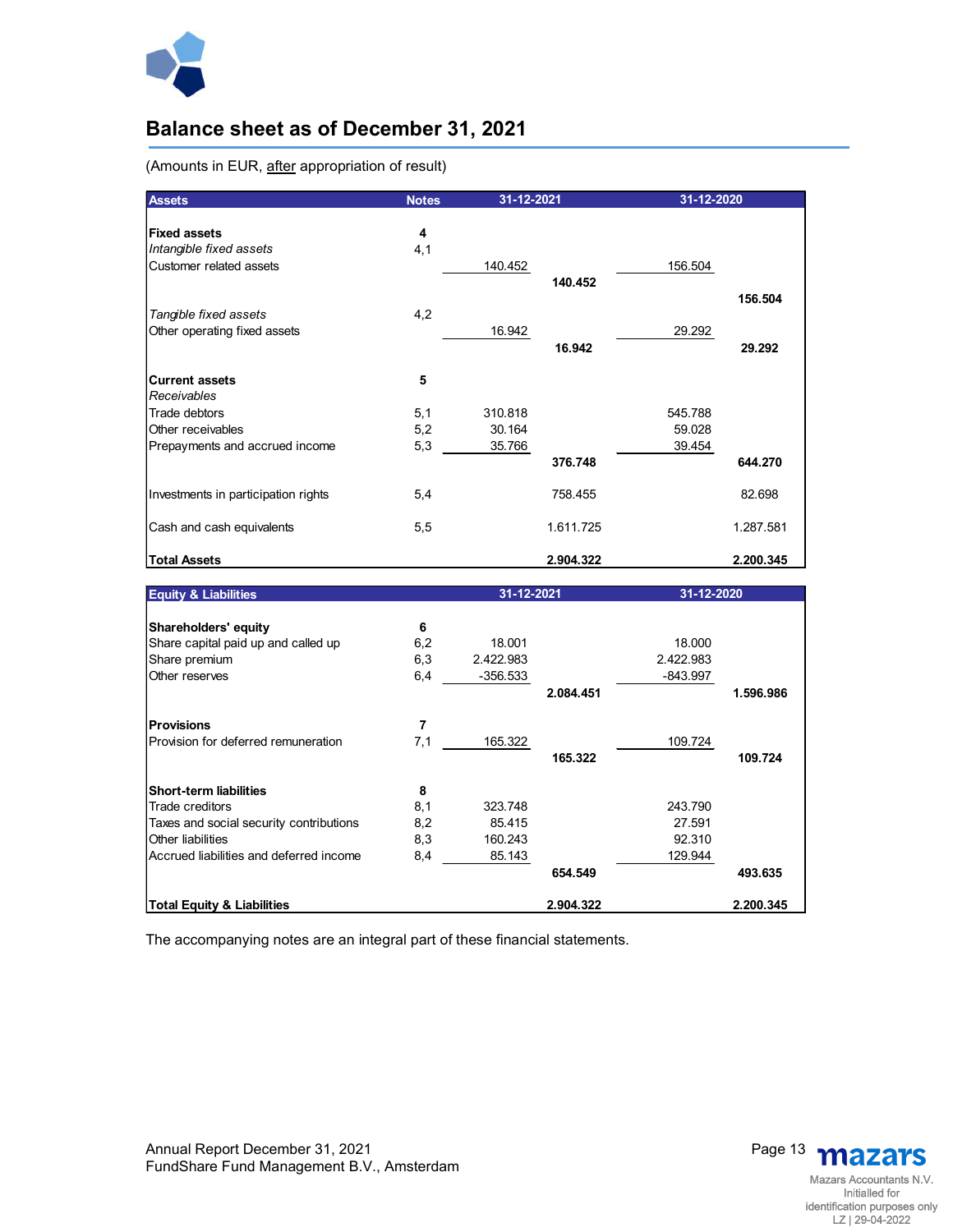

## **Profit and loss account for the year ended December 31, 2021**

Over the period January 1- December 31 (Amounts in EUR).

| <b>Profit and loss account</b>                            | <b>Notes</b>    | 2021      | 2020      |
|-----------------------------------------------------------|-----------------|-----------|-----------|
| Gross profit                                              | 10              | 2,703,725 | 2,192,742 |
| Employee expenses                                         | 11.1            | 1,367,740 | 1,151,426 |
| Amortisation customer related assets                      | 11.2            | 16,052    | 4,013     |
| Depreciation tangible fixed assets                        | 11.3            | 14,814    | 13,362    |
| General and administrative expenses                       | 11.4            | 752,380   | 747,840   |
| <b>Total operating expenses</b>                           |                 | 2,150,986 | 1,916,641 |
| <b>Operating result</b>                                   |                 | 552,739   | 276,101   |
| Changes in value of fixed assets and value of investments | 11.5            | 9,617     | 17,264    |
| Interest expenses and similar charges                     | 11.6            | $-75,529$ | $-5,008$  |
| Other financial results                                   |                 | 172       | 201       |
| <b>Result before taxation</b>                             |                 | 486,999   | 288,558   |
| Corporate Income Tax gains (loss)                         | 12 <sup>2</sup> | $-78,035$ | $-14,583$ |
| Results from participating interests                      | 13              | 78,499    | 0         |
| Net result                                                |                 | 487,463   | 273,975   |

The accompanying notes are an integral part of these financial statements.

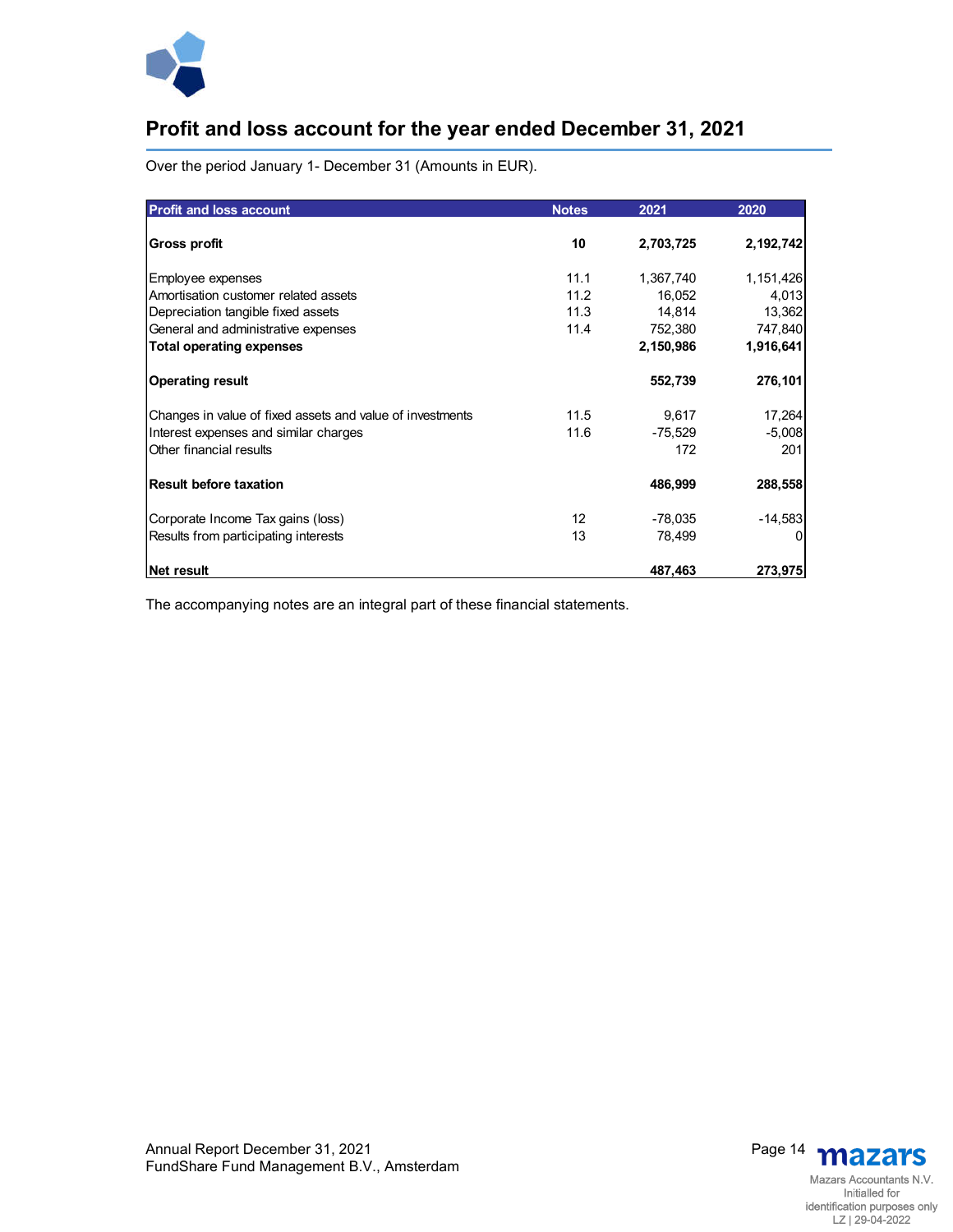

## **Notes to the 2021 financial statements**

## **1 General**

#### **1.1 Activities**

The Company, with its registered office in Amsterdam, The Netherlands is registered at the Chamber of Commerce and Industry in Amsterdam under number 34252934. The activities of the Company consist of the management of three investment funds (the "Funds").

- **FundShare Umbrella Fund;**
- FundShare UCITS Umbrella Fund; and
- **InDelta (the management of this fund was acquired 1 October 2020).**

## **1.2 Financial supervision**

The Company is regulated by and falls under the supervision of The Netherlands Authority for the Financial Markets ("AFM") and De Nederlandsche Bank ("DNB"). The Company is a fund manager with a license to manage both UCITS- and AIF funds and Money Market Funds. The Company is also licensed to manage individual portfolios.

## **1.3 Business combination**

#### **1.3.1 Acquisition**

The Company has acquired 100% of the shares of the fund administrator of its Funds, FundShare Administrator Activities B.V. ("FSAA") per 5 January 2021.

#### **1.3.2 Purchase price**

The Company acquired FSAA against a purchase price of EUR 50,000, while its net asset value stood at EUR 128,499 per 31 December 2020. This resulted in a negative goodwill of EUR 78,499. As FSAA did not carry any non-monetary assets at the acquisition date, the excess negative goodwill has been directly recognized in the profit and loss statement as "Results from Participating Interest".

#### **1.3.3 Consolidation during 2021**

FSAA as a 100% subsidiary ("*dochter*") has been measured at its net asset value whereby the negative goodwill has been recognized immediately in the profit and loss statement. The financial data of FSAA qualifying as a participating interest ("*deelneming*") has been included in the annual consolidated financial statements.

#### **1.3.4 Legal merger ("***Moeder-dochter fusie***")**

FSAA has been legally merged into the Company as per 10 December 2021. In the merger proposal and the enacted merger deed, it has been stated that the financial data of FSAA shall be accounted for from 1 January 2020 in the company-only financial accounts of the Company. Given the fact that even though FSAA has been acquired per 5 January 2021 management believes accounting for FSAA - as being part of the Company as per 1 January 2021 - provides users of these financial statements the required insight. Comparative figures have not been adjusted.

## **1.4 Branch offices (foreign operations)**

The Company closed the branch in Sofia, Bulgaria in August 2020.

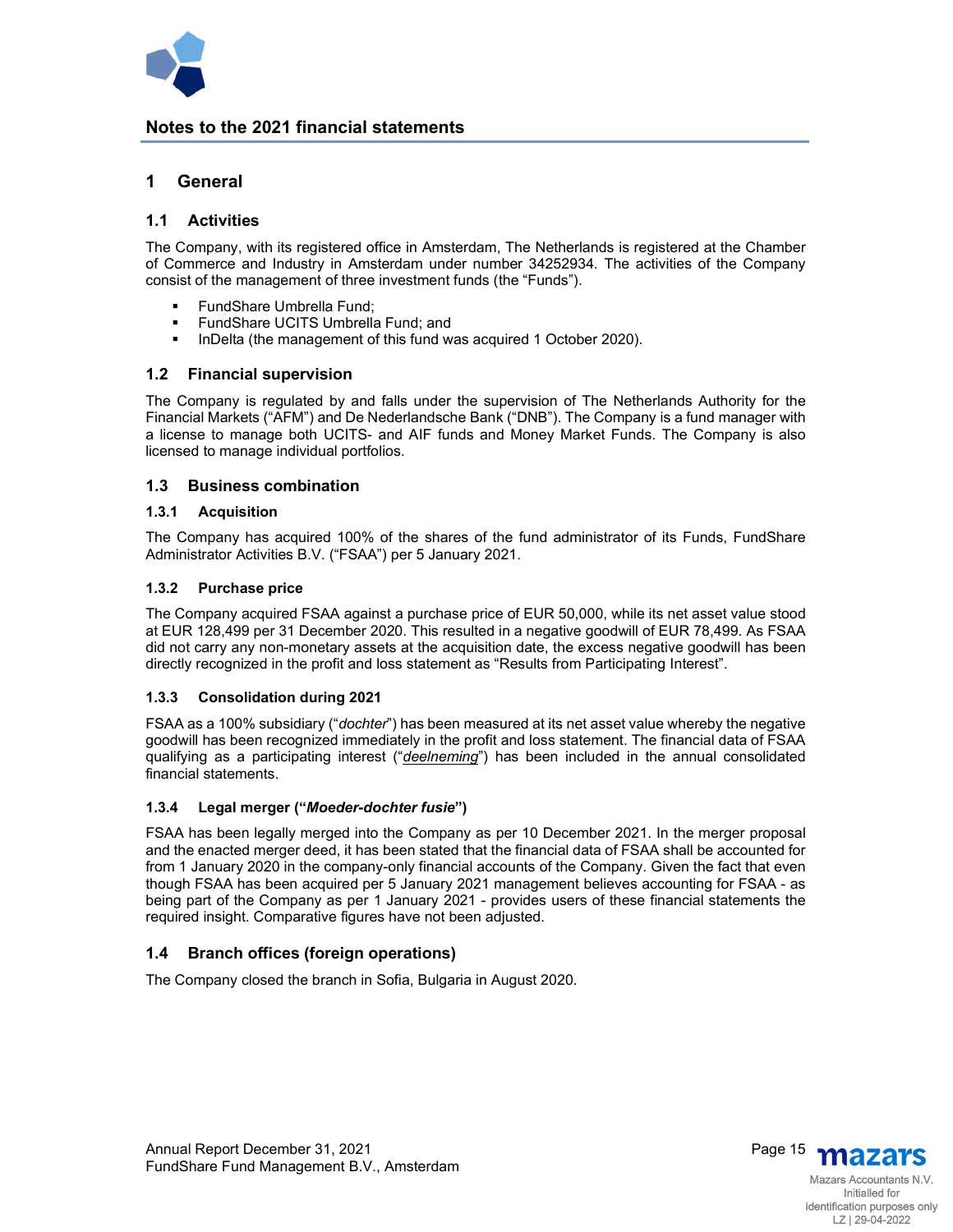

## **1.5 Going concern assumption**

In assessing whether the going concern basis is appropriate, projections for the Company have been prepared. These projections are covering the future performance of our funds, current understanding of business opportunities, capital and liquidity levels for a period of 12 months from the date of approval of these financial statements.

The Company's financial projections demonstrate that the Company has sufficient capital and liquidity to continue to meet its regulatory requirements for the foreseeable futures. The board of the Company has therefore concluded that the Company has sufficient resources to continue in operational existence for a period of at least and in excess of 12 months after the date of these annual accounts and as a result, it is appropriate to prepare these financial statements on a going concern basis.

## **1.5.1 Going Concern Assessment**

Even though management feels comfortable about the ability of the Company to continue as a going concern in the foreseeable future there is uncertainty attached to this due to a significant downturn of revenues in 2022:

## **Management's plans to address the uncertainty**

The above-described uncertainty, which based on a realistic but worst-case scenario, is deemed to be counterbalanced by the following positive events and conditions:

- (i) Our base-case scenario and most likely outcome is that management expects that the Company will able to generate new revenues through reviving ongoing interests from wealth managers into its fund solution.
- (ii) Management has received hard commitments (signed letters of comfort) from existing shareholders holding a combined majority of shares in the Company. They read that they will subscribe to a new share issue when requested to make additional capital available to the Company.
- (iii) To substantiate the going concern assumption, management has prepared a detailed earnings and cash flow forecast. On the basis of this forecast management is of the opinion, that even though the Company will show a significant negative net result in 2022 (in both the worst-case and base-case), it will have sufficient liquid (cash and liquid assets) resources available in the foreseeable future (at least until May 2022) to satisfy working capital requirements and is able to pay its debts as and when they fall due even in the worst-case;
- (iv) The forecasted capital position for the foreseeable future (at least until May 2022) will still exceed the minimum required capital levels based upon ICAAP; and
- (v) The Company is actively exploring potential new business opportunities, like we did with Robein (funds) or wealth managers, on top of expanding the "OpCo" business and InDelta proposition to substitute for the expected loss of revenues and corresponding cash flows.

After having assessed the business forecast, the principal risk exposures to the business model and company strategy we are still satisfied that the Company can maintain sufficient liquid resources and will remain solvent in order to enable it to continue in operation for at least the foreseeable future. Management therefore considers it appropriate to adopt the going concern basis of accounting in preparing the financial statements. As with all business forecasts, the management statement cannot guarantee that the going concern assumption will remain appropriate given the inherent uncertainty about future events.

## **1.6 Significant accounting estimates and judgements**

The preparation of the financial statements requires the management to form opinions and to make estimates and assumptions that influence the application of principles and the reported values of assets and liabilities and of income and expenditure. Actual results may vary from these estimates. The estimates and the underlying assumptions are constantly assessed. If necessary, to provide the insight



Mazars Accountants N.V. Initialled for identification purposes only LZ | 29-04-2022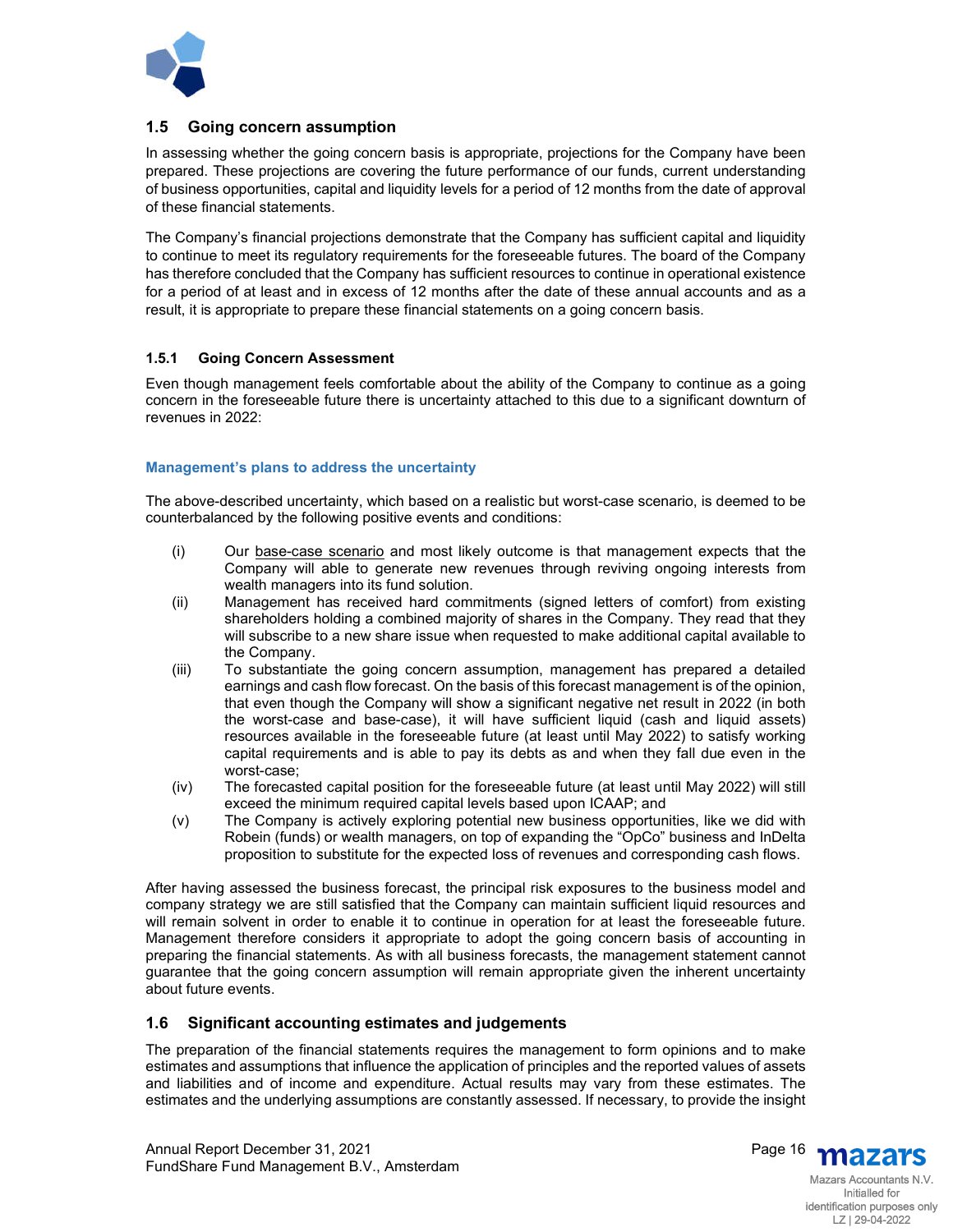

required under article 362 paragraph 1 Book 2 of the Dutch Civil Code, the nature of these estimates and judgements, are disclosed in the notes to the relevant financial statement item. Revisions of estimates are recognized in the period in which the estimate is revised and in future periods for which the revision has consequences.

## **1.6.1 COVID 19 impact on financial statement estimates and judgements**

The main financial risk concerning the impact of the COVID-19 outbreak, would be a significant decline in AuM due to market turbulence. The size of AuM directly affects our revenues. Although the funds we manage showed a decline in March 2020 due the COVID-19 imposed market correction. The financial situation of the Company therefore remained sound and due to the effectiveness of the Covid-19 vaccines and the diminished impact of the Omicron version of COVID 19, the outbreak has no impact on management estimates used in preparation of these financial statements.

## **2 General accounting principles regarding the valuation of assets and liabilities**

## **2.1 General**

#### **2.1.1 Basis of preparation**

The financial statements have been prepared in accordance with the statutory provisions of Title 9, Book 2 of the Dutch Civil Code and the firm pronouncements in the Guidelines for annual reporting in the Netherlands as issued by the Dutch Accounting Standards Board. The accounting policies applied are based on the historical cost convention, unless stated otherwise.

#### **2.1.2 Financial reporting period**

These financial statements have been prepared for the reporting period from January 1st till December 31st.

## **2.2 Foreign currencies**

#### **2.2.1 Functional currency**

The amounts in the financial statements are stated in consideration of the currency in the economic environment in which the Company performs its business activities (the functional currency). The annual financial statements are presented in euro (EUR). This is both the Company's functional and presentation currency.

#### **2.2.2 Transactions in foreign currencies**

Transactions denominated in foreign currency are translated to EUR at the exchange rate applicable on the transaction date. Monetary assets and liabilities denominated in foreign currencies are translated into the functional currency at the exchange rate applicable on the balance sheet date. Non-monetary assets and liabilities in foreign currencies that are stated at historical cost are translated into EUR at the applicable exchange rates on the transaction date. Translation gains and losses on monetary assets and liabilities are taken to the profit and loss account.

#### **2.2.3 Foreign operations**

The assets and liabilities of foreign operations are translated to EUR at exchange rates applicable on the balance sheet date. Income and expenses of foreign operations are translated into EUR at the exchange rate applicable on the transaction date.

## **2.3 Recognition and derecognition of assets and liabilities**

An asset is included in the balance sheet when it is probable that the expected future economic benefits that are attributable to the asset will flow to the entity and the cost of the asset can be measured reliably. A liability is recognised in the balance sheet when it is expected to result in an outflow from the entity of resources embodying economic benefits and the amount of the obligation can be measured with sufficient reliability.

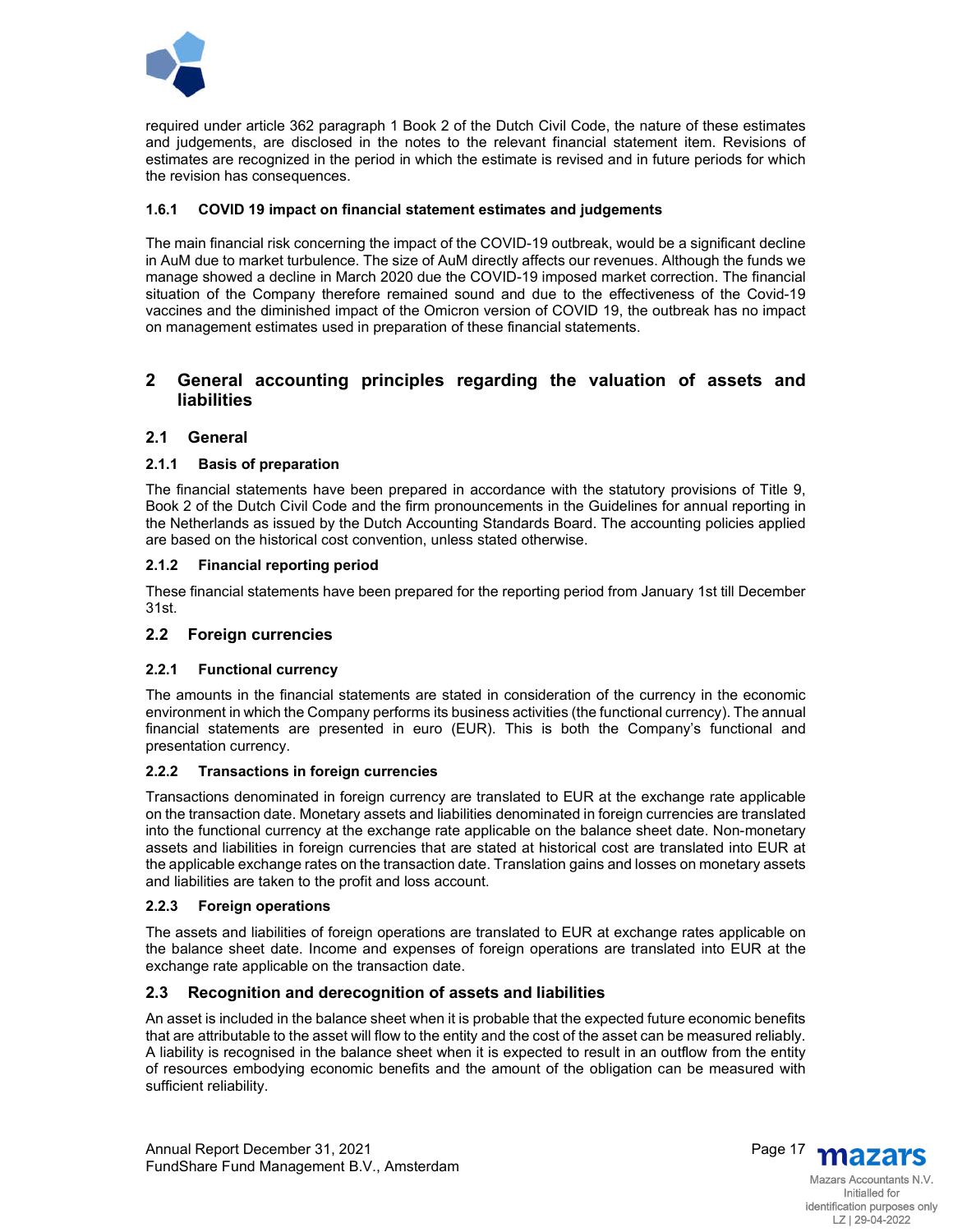

If a transaction results in a transfer of future economic benefits and or when all risks relating to assets or liabilities transfer to a third party, the asset or liability is no longer included in the balance sheet (derecognition). Assets and liabilities are not included in the balance sheet if economic benefits are not probable and/or cannot be measured with sufficient reliability.

## **2.4 Financial instruments**

A financial instrument is a contract that simultaneously gives rise to a financial asset of one entity and a financial liability or equity instrument of another entity.

In this connection, financial assets particularly comprise cash and cash equivalents, equity instruments held in other entities (e.g. investments in participating interests), trade accounts receivable, receivables from Group companies and investments in securities and/or participation rights. Financial liabilities generally represent a contractual obligation to deliver cash or other financial assets. These include in particular, trade creditors, payables to (former) Group companies and other liabilities.

Within the Company, purchases and sales of (derivative) financial instruments are generally recorded as of the trade date, i.e. the date that the Company commits to purchase or sell the financial instrument. Financial assets and financial liabilities are generally reported separately (i.e. without being netted).

#### **2.4.1 Financial instrument risk management**

As the Company qualifies as a small-sized company, the Company has no obligation to disclose separately its financial instruments risks if these are included in the directors' report.

#### **2.4.2 Measurement of fair value**

Fair value (market value) is the amount for which an asset can be exchanged or a liability can be settled between knowledgeable willing parties in an arm's length transaction.

#### **2.4.3 Initial recognition and subsequent measurement**

Financial instruments are initially stated at fair value (i.e. the transaction price), including discount or premium and directly attributable transaction costs. However, if financial instruments are subsequently measured at fair value through profit and loss, then directly attributable transaction costs are separately recognized in the profit and loss account.

#### **2.4.4 Investments in participation rights**

Investment in participation rights consist of short-term positions (available for sale) in unlisted units of investment funds. Investments in unlisted units of investment funds are stated at fair value. The fair value of these unlisted units in investment funds are determined by reference to the underlying net asset value (NAV) of each of the individual funds.

Changes in the market values of securities are reported in the profit and loss account under "Changes in value of fixed assets and value of investments".

#### **2.5 Fixed Assets**

#### **2.5.1 Acquisition accounting and negative goodwill**

All business combinations are accounted for using the acquisition method. Any excess negative goodwill (value of net monetary assets exceeds the purchase price) is recognised directly in profit and loss.

#### **2.5.2 Intangible fixed assets**

Identifiable intangible assets (customer related assets) acquired in a business combination are recognized at cost on the date of acquisition. After initial recognition, the assets are measured at cost less accumulated amortisation and any accumulated impairment losses. The rate of amortization of intangible fixed assets is calculated based on the period over which we expect to derive economic benefits from such assets.

Impairment testing is required when there is an indication of impairment. The impairment test is performed at the balance sheet date. An impairment loss is recognised if an asset carrying amount exceeds the greater of its value-in-use, which is based on the net present value of future cash flows.

#### **2.5.3 Other tangible fixed assets**



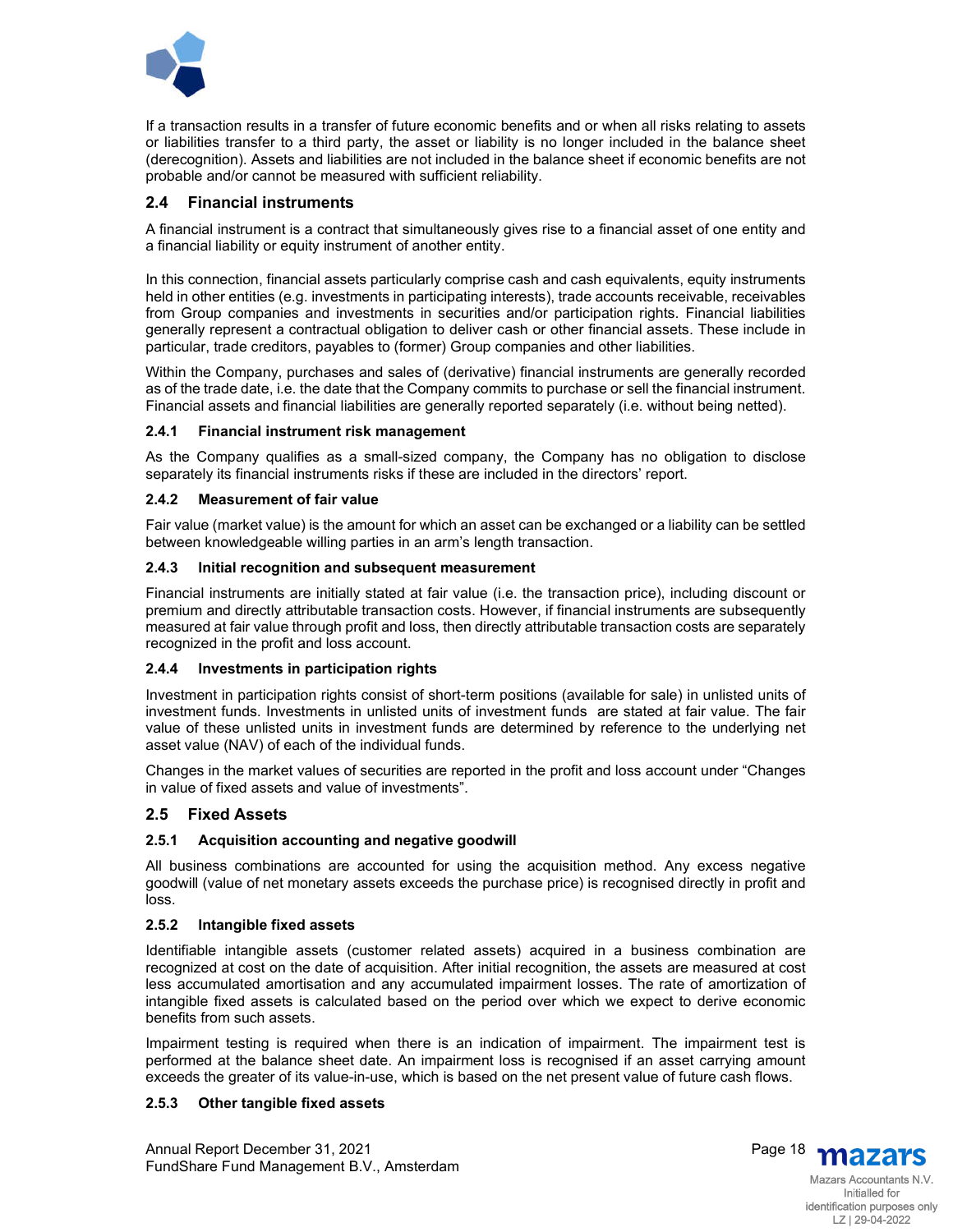

Other tangible fixed assets consist primarily of leasehold improvements, computer equipment and office furniture, and are valued at acquisition cost and depreciated at various rates over the asset's estimated useful life on a straight-line basis. The expected useful life is:

| Tangible asset category | <b>Depreciation term</b> |
|-------------------------|--------------------------|
|                         |                          |
| Leasehold improvement   | 5 years                  |
| <b>IFurniture</b>       | 5 years                  |
| Computers and software  | 5 years                  |

A tangible fixed asset is derecognised in the event of disposal or if no future economic benefits are expected from its disposal or use. Any gains or losses arising from its balance sheet derecognition (calculated as the difference between the net proceeds on disposal and the book value of the asset) are taken through profit or loss for the year in which the asset is derecognised.

#### **2.5.4 Participating interests**

Participating interests, over which significant influence can be exercised, are valued using the net asset value method, based on the Company's accounting policies. The book value of the investment when it is initially acquired is determined on the basis of net asset value. In the event that 20% or more of the voting rights can be exercised, it may be assumed that there is significant influence. Income from the acquisition of participating interests is recognized in the profit and loss statement effective from the date of acquisition.

#### **2.6 Current assets**

#### **2.6.1 Receivables**

#### **2.6.1.1 Receivables from group companies**

The intra group balances outstanding are recorded at their nominal value (and if applicable) less a provision for doubtful items at year-end.

#### **2.6.1.2 Trade and other receivables**

At initial recognition trade and other receivables are measured at fair value. After initial recognition receivables are valued at amortized cost (and if applicable) less a provision for doubtful items at yearend. The amortized cost value equals the nominal value, if no directly attributable transaction costs or premium/discounts are applicable.

#### **2.6.1.3 Deferred tax assets**

Deferred tax assets are determined using the liability method, on temporary differences arising between the tax bases of assets and liabilities and their carrying amounts in the financial statements and on unused tax losses and credits carried forward. Deferred tax assets are recognized to the extent that it is probable that future taxable profit will be available against which the temporary differences can be utilized. The carrying amount of deferred tax assets is reviewed at each balance sheet date and reduced to the extent that it is no longer probable that sufficient taxable profits will be available to allow all or part of the asset to be recovered. The calculation of the deferred tax asset is based on the tax rates prevailing at the end of the reporting year or the rates applicable in future years, to the extent that they have already been enacted by law. Deferred tax assets are stated at nominal value.

#### **2.6.2 Cash and cash equivalents**

Cash and cash equivalents comprise cash in bank accounts with a maturity of less than twelve months. Cash and cash equivalents are measured at nominal value.

## **2.7 Provisions**

#### **2.7.1 General**

Provisions are made for legal or constructive obligations that exist at the balance sheet date, where it is probable that an outflow of resources embodying economic benefits will be required to settle the obligation and the amount can be estimated reliably. Provisions are measured at the best estimate of the amount that is necessary to settle the obligation as per the balance sheet date. The provisions are carried at the nominal value of the expenditure that is expected to be required to settle the obligation.



Mazars Accountants N.V. Initialled for identification purposes only LZ | 29-04-2022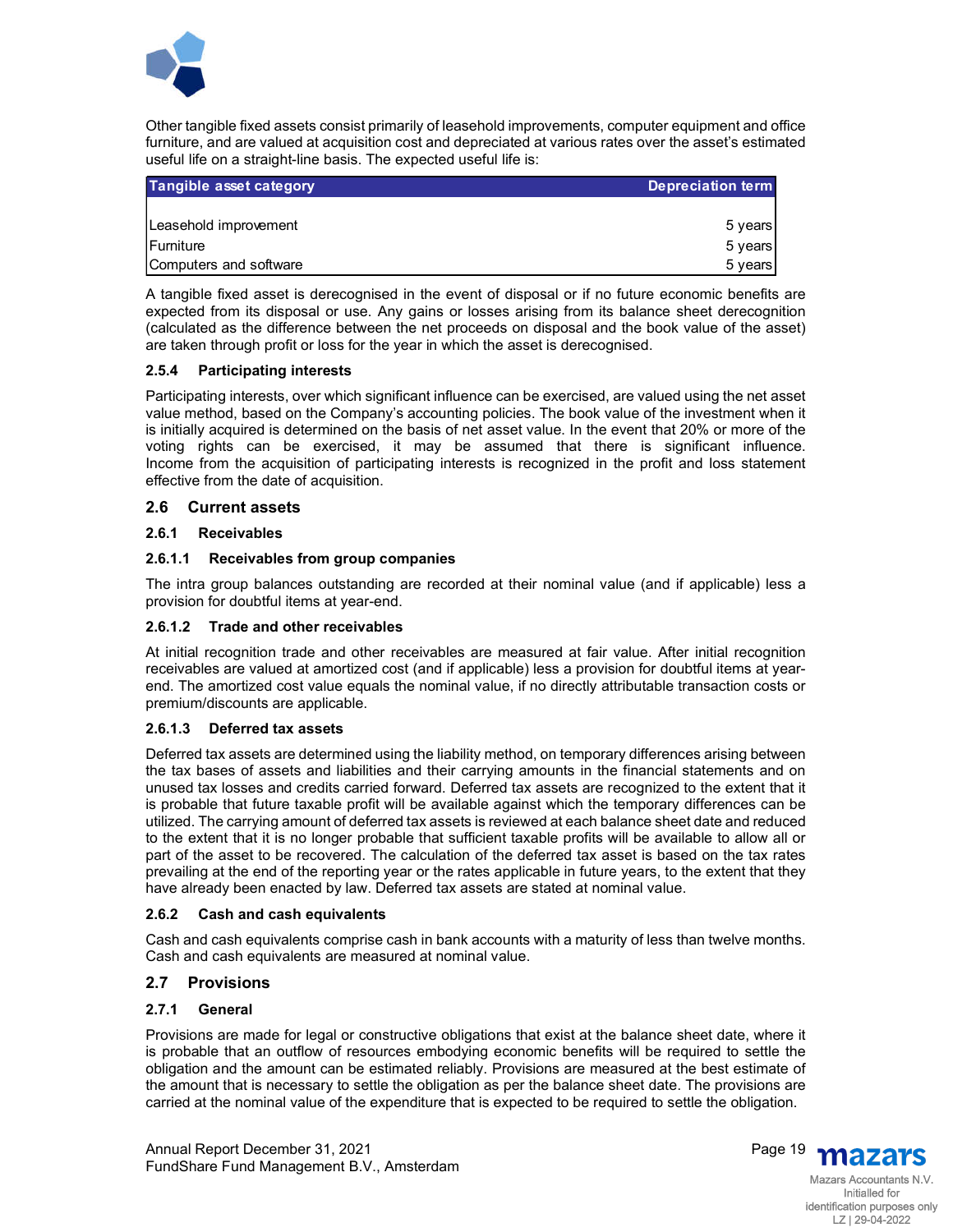

#### **2.7.2 Provision for deferred tax liabilities**

Provisions for deferred tax liabilities are determined using the liability method, on temporary differences arising between the tax bases of assets and liabilities and their carrying amounts in the financial statements. The calculation of the deferred tax liability is based on the tax rates prevailing at the end of the reporting year or the rates applicable in future years, to the extent that they have already been enacted by law. The deferred tax liabilities are measured at nominal value.

#### **2.7.3 Provision for deferred remuneration**

The provision for deferred remuneration refers to conditional performance-based remuneration awards where the actual payment is deferred for a period of, in principle, three years and depends on the performance (net asset value) of certain investment funds managed by the Company. The change in value of the remuneration awards directly related to the performance of the investment funds is expressed in the calculation of the provision.

## **2.8 Current liabilities**

Payables are classified as current liabilities if payment is due within one year, if not, they are presented as non-current liabilities. Payables are initially recognized at fair value and subsequently measured at amortized cost. The amortized cost value equals the nominal value, if there are no directly attributable transaction costs or premium/discounts applicable.

## **3 General accounting principles for determination of the result**

Income and expense items are recognised in the period to which they relate, having due regard to the above accounting principles. Revenues are recognised if it is probable that their economic benefits will flow to the Company and the revenues can be reliably measured.

## **3.1 Revenues**

#### **3.1.1 Management and other fees**

Management and other fees represent management fees, operating fees and performance fees (if any).

#### **3.2 Employee expenses**

Salaries and wages, social security charges and other salary related expenses are recognized over the period in which the employees provide their services to the Company.

#### **3.3 Changes in the value of fixed assets and value of investments**

Revaluation of fixed assets can consist of appreciations, write-downs, or general value adjustments. Changes in the value of investments include all realized gains and losses on disposal of investments and all unrealized changes in the market value of investments in unlisted participation rights (units) in investment funds.

## **3.4 Taxes**

#### **3.4.1 Corporate income tax (CIT)**

Corporate income tax is calculated on the basis of the standard tax rates in the countries where the results were achieved, taking into account applicable tax facilities in these countries. Corporate income tax comprises the current and deferred income tax relating to the reporting period. Current tax comprises the expected tax payable or receivable on the taxable profit or loss for the financial year, using tax rates enacted or substantively enacted at the reporting date, and any adjustment to the tax payable in respect of previous years. If the carrying values of assets and liabilities for financial reporting purposes differ from their values for tax purposes (tax base), this results in temporary differences. A provision for deferred tax liabilities is recognized for taxable temporary differences.

#### **3.4.2 Value added tax (VAT)**

The Company is exempted from VAT with respect to revenues generated from the management of investment funds and the execution of investment transactions and the granting of loans. Due to this



LZ | 29-04-2022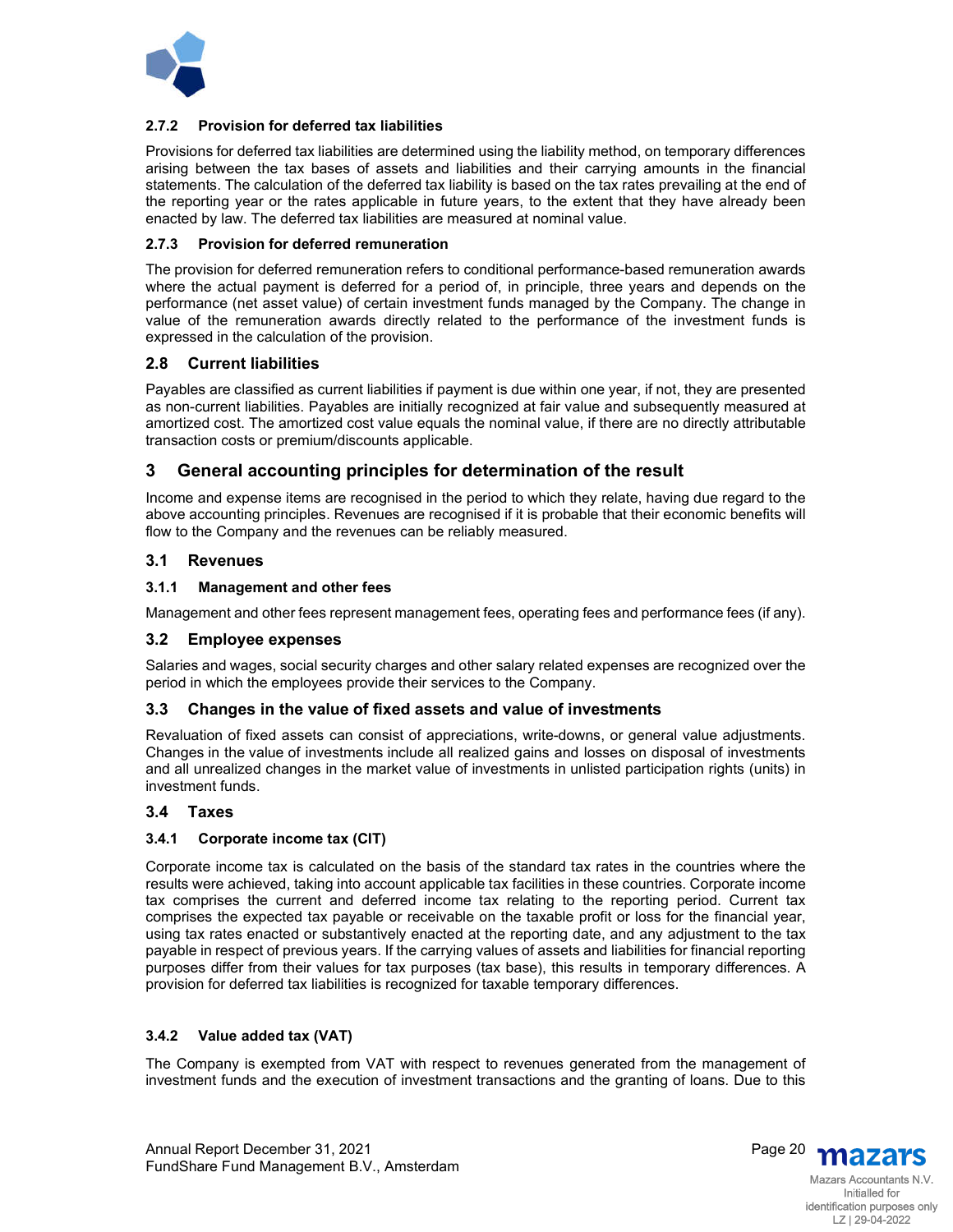

exemption a significant portion of invoiced VAT is not recoverable. Expenses therefore include nonrecoverable VAT.

#### **3.4.3 Fiscal unity (until 23 April 2020)**

Under the Dutch corporate income tax act, Dutch companies (and Dutch permanent establishments of foreign subsidiaries) can form a consolidated group for tax purposes, a so-called 'fiscal unity'. The Company is part of a fiscal unity for corporate income tax (CIT) and value added tax (VAT) purposes together with its parent company, LPE Capital and other fiscal unity members within the Group. Each of the companies within the fiscal unity recognizes the pro rata portion of corporate income tax that the relevant company would owe as an independent taxpayer, taking into account the applicable tax facilities. All companies in this fiscal unity are jointly and severally liable for the tax obligations of the fiscal unity.

#### **3.4.4 Stand alone tax position**

As from 24 April 2020 the Company is considered a standalone tax payer towards the tax authorities. FundShare Administrator Activities B.V. (FSAA) merged into the Company per 10 December 2021, has had a standalone tax position towards the tax authorities up and until this date. The corresponding tax liability has been absorbed by the Company.

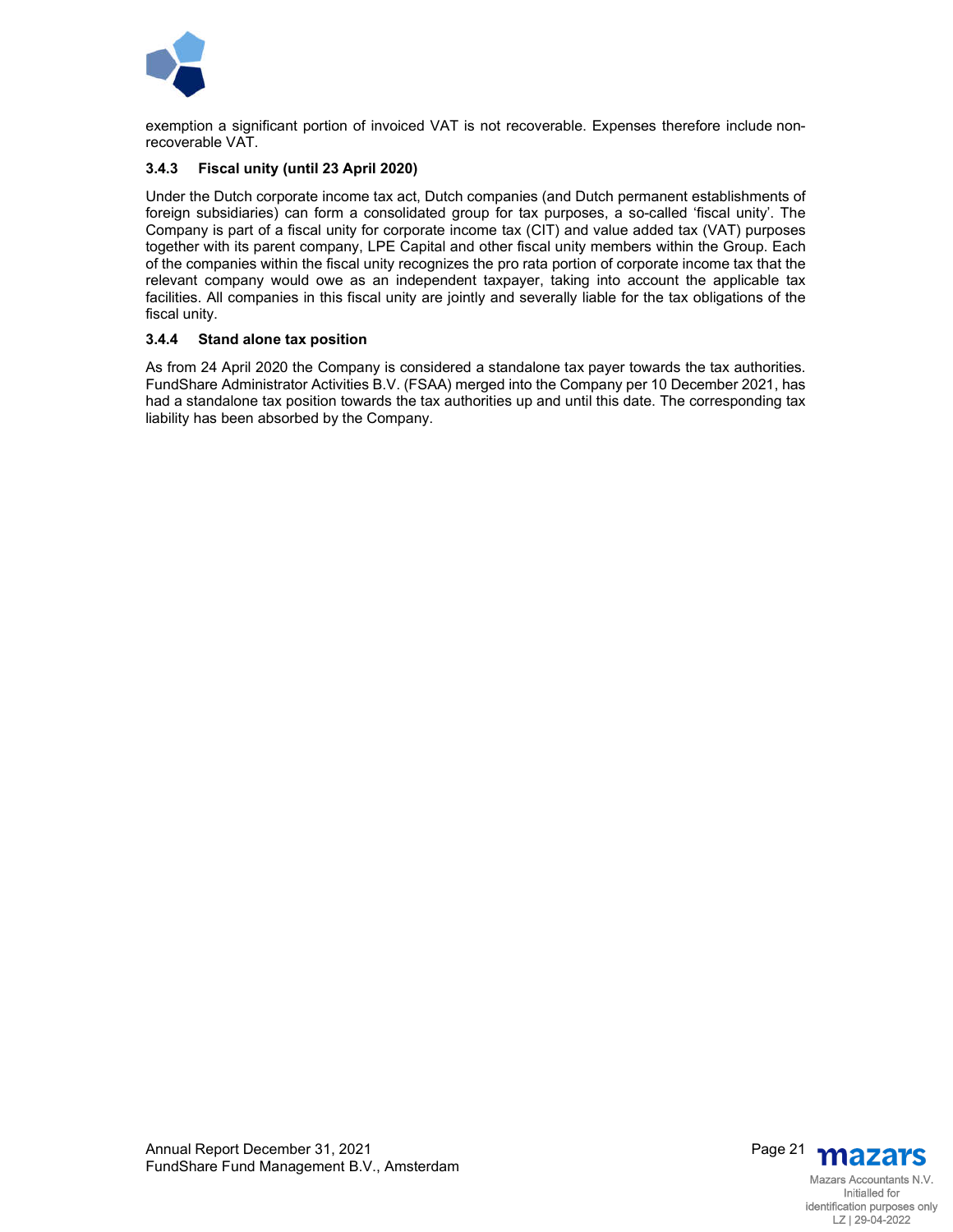

## **Notes to the balance sheet**

## **4 Fixed assets**

## **4.1 Intangible fixed assets**

| Movement schedule intangible fixed assets | 2021     | 2020    |
|-------------------------------------------|----------|---------|
| <b>Opening balance 1 January</b>          | 156,504  |         |
| Investments (additions)                   |          | 160,517 |
| Amortisation (10%)                        | (16,052) | (4,013) |
| <b>Closing balance 31 December</b>        | 140.452  | 156,504 |

Transaction costs have been capitalized as part of the purchase price of these customer related assets.

## **4.2 Tangible fixed assets**

| Movement schedule other operating fixed assets | 2021    | 2020      |
|------------------------------------------------|---------|-----------|
| Opening balance 1 January                      | 29,293  | 123,089   |
| Investments (additions)                        | 1,050   | 17,669    |
| Disposals                                      | 0       | $-89,983$ |
| Revaluation                                    | 0       | 2,444     |
| Depreciation (20%)                             | -13,401 | $-23,926$ |
| <b>Closing balance 31 December</b>             | 16,942  | 29,293    |
| <b>Other operating fixed assets</b>            | 2021    | 2020      |

| Carrying amount (book value) | 16.942  | 29.293   |
|------------------------------|---------|----------|
| Accumulated depreciation     | -34.369 | -20.9681 |
| Investment value (cost)      | 50.311  | 50.260   |
|                              |         |          |

## **5 Current assets**

## **5.1 Trade debtors**

| <b>Trade debtors</b>  | 2021    | 2020    |
|-----------------------|---------|---------|
|                       |         |         |
| <b>ITrade debtors</b> | 310.818 | 545.788 |
| <b>ITotal</b>         | 310.818 | 545.788 |

Trade debtors relate mainly to management fees and operating fees receivable from the Funds. In 2020 a provision for doubtful items has been accounted for amounting to EUR 9,500. This provision was released in 2021 after collection of the outstanding receivable amount.

## **5.2 Other receivables**

| <b>Other receivables</b>                | 2021   | 2020   |
|-----------------------------------------|--------|--------|
|                                         |        |        |
| Receivable from former parent company   | 0      | 38,014 |
| <b>ILoans and advances to directors</b> | 0      | 21,014 |
| Corporate income tax                    | 30,164 |        |
| Rent deposits                           | 9.734  |        |
| l Total                                 | 39,898 | 59,028 |

mazars Initialled for identification purposes only LZ | 29-04-2022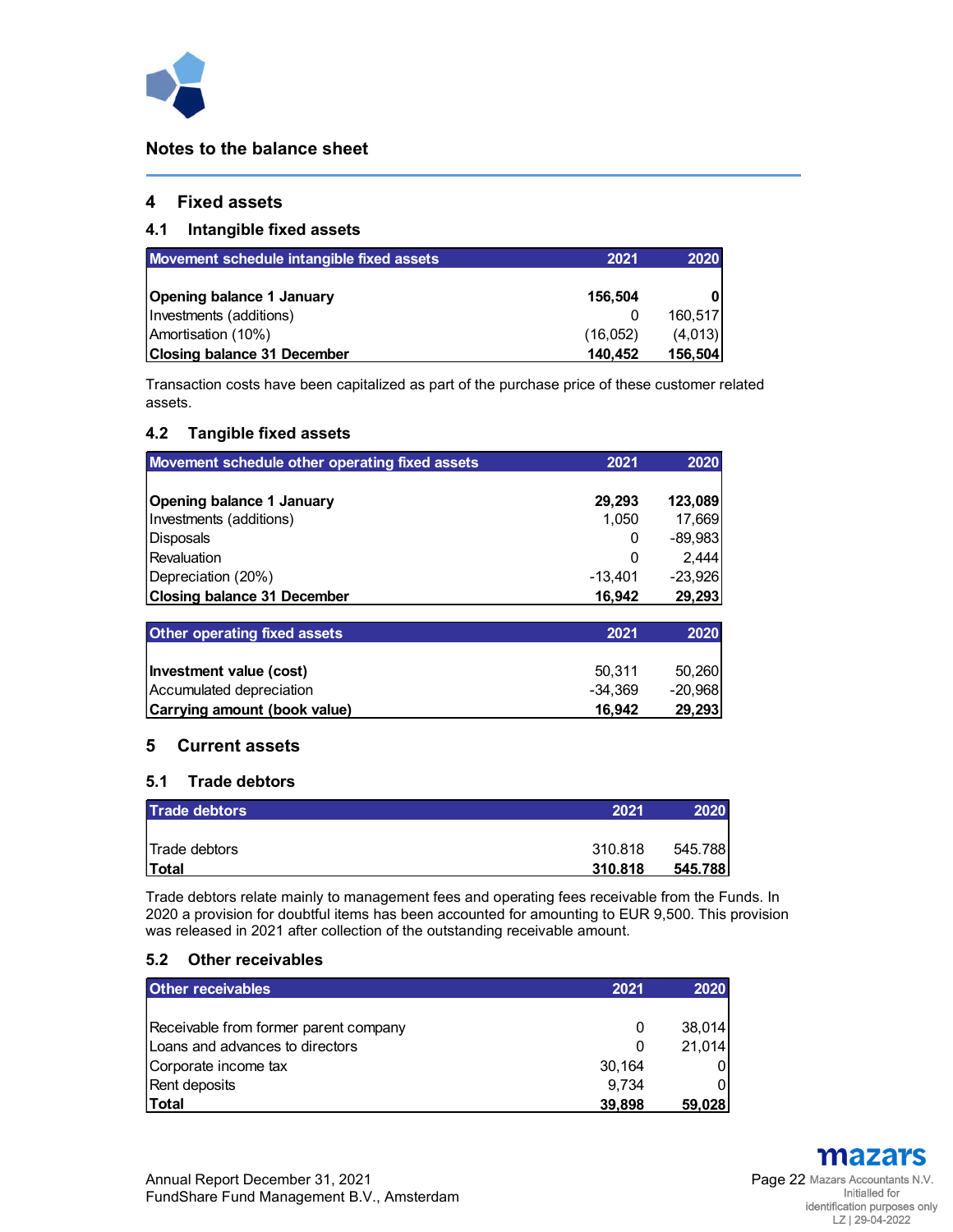

The loans granted to two directors were interest bearing and have been redeemed in 2021. The receivable related to corporate income tax is since the payment of the provisional tax assessment (*voorlopige aanslag*) 2021 exceeds the actually calculated corporate income tax per year end 2021.

## **5.3 Prepayments and accrued income**

| <b>Prepayments and accrued income</b> | 2021   | 2020   |
|---------------------------------------|--------|--------|
|                                       |        |        |
| Prepaid expenses                      | 2.971  | 27,863 |
| Accrued income                        | 23.061 | 11,591 |
| lTotal                                | 26,032 | 39.454 |

The prepayments and accrued income amounts are due within one year.

## **5.4 Investments in participation rights**

| Investments in participation rights | 2021    | 2020   |
|-------------------------------------|---------|--------|
|                                     |         |        |
| Unlisted units in investment funds  | 758.455 | 82.698 |
| <b>Total</b>                        | 758.455 | 82.698 |

The investments in participation rights concerns investments in units of investment funds (UCITS) and a side pocket of a deregistered alternative investment fund previously managed by the Company. The units are priced at the validated net asset value (NAV) or in case of the side pocket based on the pro rata claim of the revalued asset positions at the balance sheet date.

#### **5.4.1 Breakdown per category**

| <b>Category breakdown</b>                     | 2021    | 2020   |
|-----------------------------------------------|---------|--------|
|                                               |         |        |
| At free disposal                              | 598.883 | 30,735 |
| Linked to provision for deferred remuneration | 159.572 | 51,963 |
| <b>Total</b>                                  | 758,455 | 82,698 |

The investments in participation rights linked to the provision for deferred remuneration are not at free disposal of the Company (refer to note 7.1).

## **5.5 Cash and cash equivalents**

The cash and cash equivalents are specified as follows:

| <b>Cash and cash equivalents</b> | 2021 | 2020 |
|----------------------------------|------|------|
|                                  |      |      |
| <b>Cash at bank</b>              |      |      |
| <b>Total</b>                     |      |      |

Cash and cash equivalents are available for the Company's immediate use in day-to-day operations, besides the restrictions as reflected below.

#### **5.5.1 Restrictions**

Restricted cash entails cash held in a specific designated bank account which is earmarked for a specific purpose or on a contractual basis or at management's discretion and therefore not available for immediate and/or general use by the Company. An amount of EUR 0 (2020: EUR 13,814) in current accounts were held in a designated bank account, in connection with a bank guarantee to secure the Company's lease obligations of its previous office.

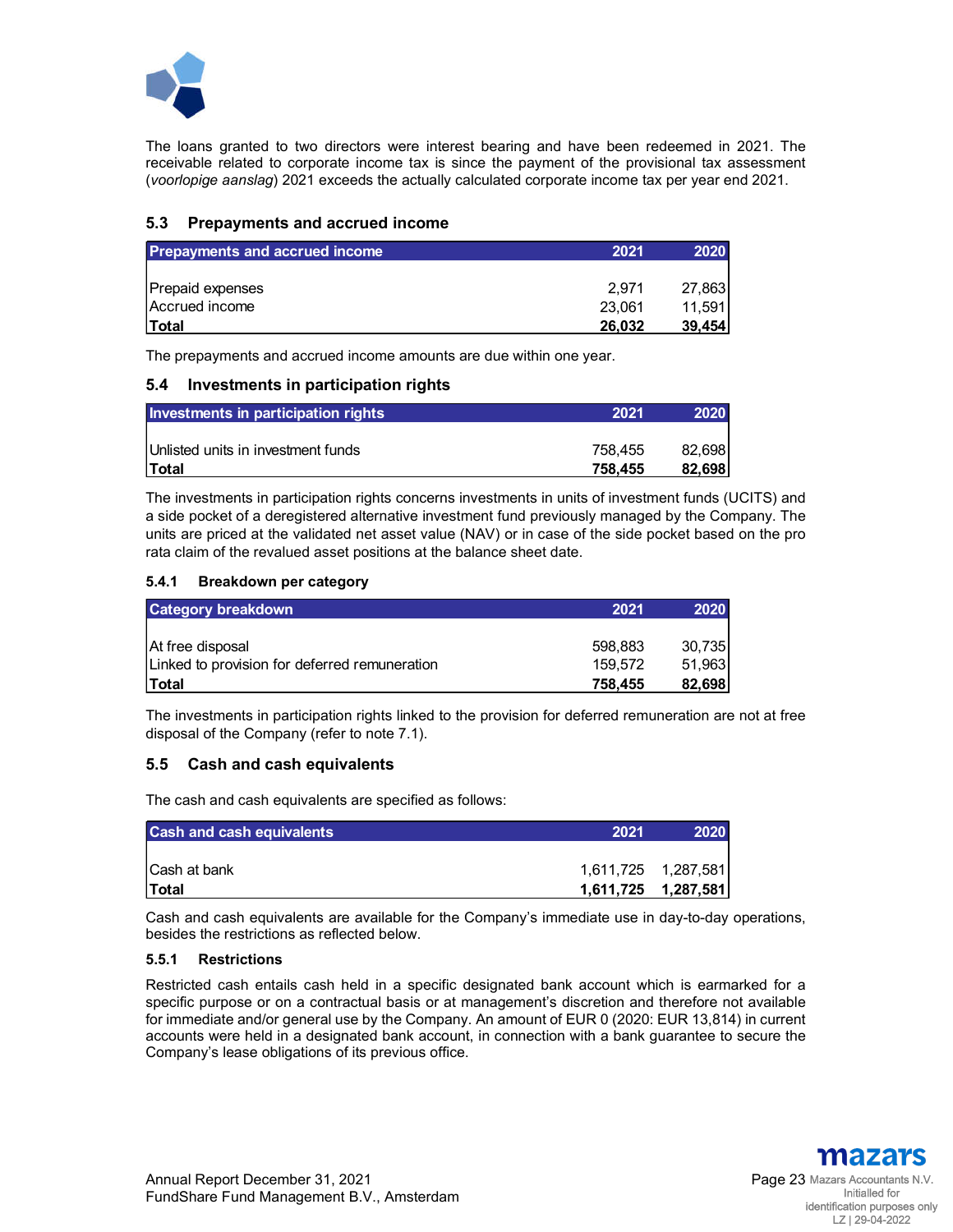

## **6 Shareholder's equity**

The shareholder's equity is specified as follows:

| <b>Shareholders' equity</b>         | 2021      | 2020       |
|-------------------------------------|-----------|------------|
|                                     |           |            |
| Share capital paid up and called up | 18.001    | 18.001     |
| Share premium reserve               | 2.422.983 | 2.422.983  |
| <b>Other reserves</b>               | -356.533  | $-843.997$ |
| <b>Total</b>                        | 2.084.451 | 1.596.987  |

#### **6.1 Share capital**

The authorised share capital amounts to EUR 90,000, divided in 9,000,000 ordinary shares, with a nominal value of EUR 0,01 each. 1,800,000 shares are issued and paid-up. Due the merger with FundShare Administrator Activities B.V. (FSAA) an amount EUR 1 in paid capital has been added.

#### **6.2 Share premium**

During 2021 there were no mutations in the share premium reserve.

#### **6.3 Other reserves**

The movement in the other reserves is specified as follows:

| Movement schedule other reserves | 2021     | 2020                    |
|----------------------------------|----------|-------------------------|
|                                  |          |                         |
| Opening balance 1 January        |          | $-843,997$ $-1,117,972$ |
| Result current year              | 487.463  | 273,975                 |
| Closing balance 31 December      | -356.534 | -843.9971               |

## **7 Provisions**

#### **7.1 Provision for deferred remuneration**

| <b>Provision for deferred remuneration</b> | 2021      | 2020     |
|--------------------------------------------|-----------|----------|
| <b>Opening balance 1 January</b>           | 109,724   | 30,000   |
| Conditional bonus award                    | 80,750    | 83,500   |
| <b>I</b> Release                           | $-48.754$ | $-9,859$ |
| Changes in value                           | 23.602    | 6,083    |
| <b>Closing balance 31 December</b>         | 165,322   | 109,724  |

This provision entails conditional bonus awards which are subsequently linked to the changes in value of units in investment funds managed by the Company.

A deferral period of three years minimum is applicable, whereby pro rata spreading is applied over the deferral period. The deferred and conditional bonus awards are fully funded through earmarked investments in units of a fund managed by the Company. Awarded bonus amounts will invested soon after at the granting date (see note 5.4.1). Income tax payments on the deferred bonus amounts are due when the net deferred bonus amounts are actually paid to employees.

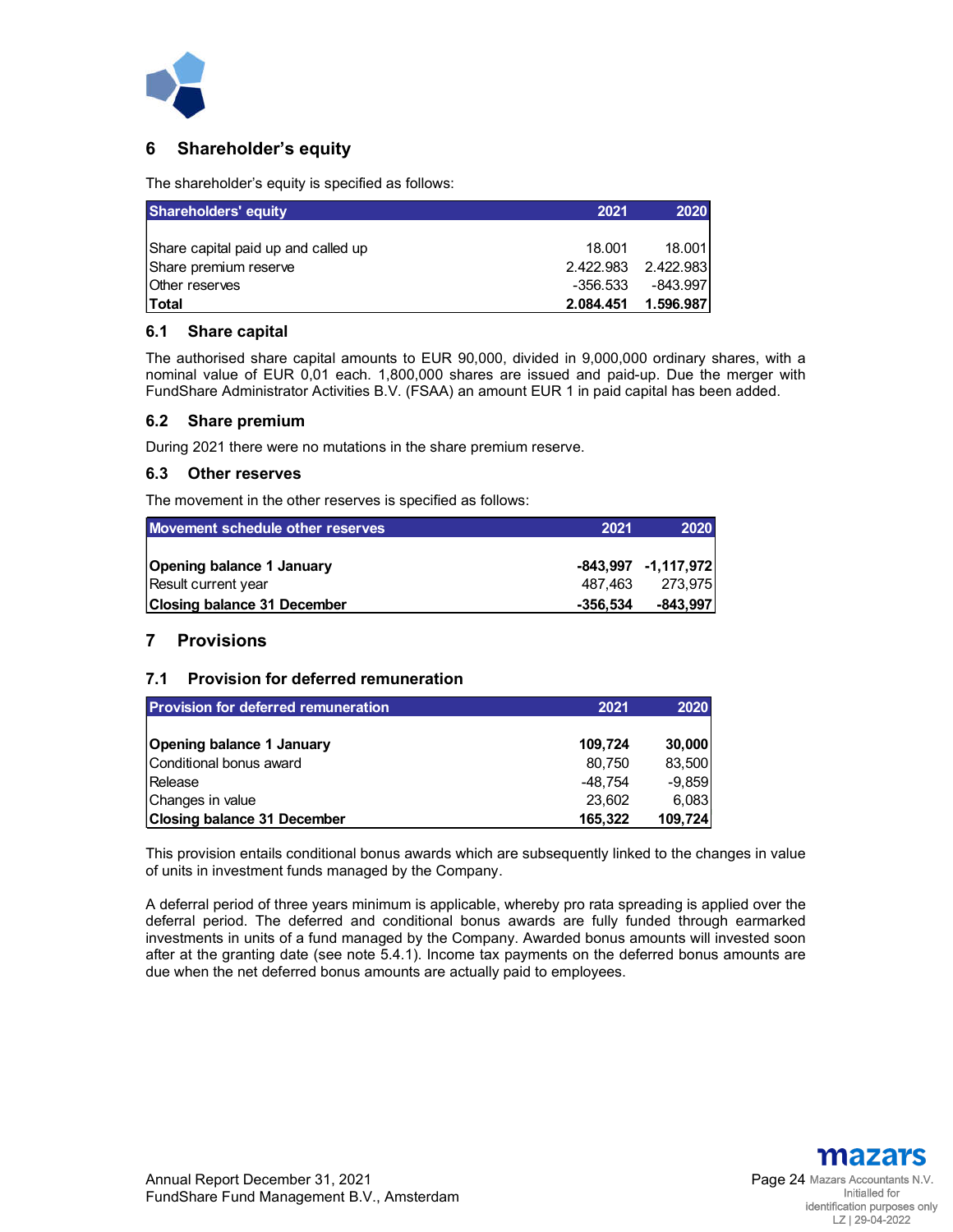

## **8 Current liabilities**

## **8.1 Trade creditors**

| <b>Trade creditors</b>  | 2021    | 2020    |
|-------------------------|---------|---------|
|                         |         |         |
| <b>ITrade creditors</b> | 323.748 | 243.790 |
| Total                   | 323.748 | 243.790 |

## **8.2 Taxes and social security premiums**

The taxes and social security premiums are specified as follows:

| <b>Taxes and social security contributions</b> | 2021   | 2020   |
|------------------------------------------------|--------|--------|
|                                                |        |        |
| Payroll taxes and social security premiums     | 74.052 |        |
| Value added tax                                | 11.363 | 9.867  |
| Corporate income tax                           |        | 17.653 |
| <b>ITotal</b>                                  | 85,415 | 27,591 |

The amount of taxes and social security premiums in 2021 mainly relates the December 2021 salary run and to an accrued amount of payroll taxes with respect to a severance payment recognized in 2021 for a former employee that has exited the Company end of February 2022.

## **8.3 Other liabilities**

| <b>Other liabilities</b> | 2021    | 2020   |
|--------------------------|---------|--------|
|                          |         |        |
| <b>Other liabilities</b> | 160.243 | 92,310 |
| <b>Total</b>             | 160.243 | 92,310 |

The other liabilities mainly relate to an accrued net salary payment with respect to a severance payment recognized in 2021 for a former employee that has exited the Company per the end of February 2022 and to accrued holiday allowances and accrued holiday entitlements.

## **8.4 Accrued expenses and deferred income**

| Accrued liabilities and deferred income | 2021   | 2020    |
|-----------------------------------------|--------|---------|
| Accruals and other payables             | 85.143 | 129,951 |
| <b>Total</b>                            | 85.143 | 129.951 |

Accrual and other payables mainly relate to accrued audit fees and in 2020 it mainly referred to accrued audit fees and passporting expenses for cross-border UCITS fund distribution. The accrued expenses and deferred income will be paid within one year.

## **9 Off balance sheet assets and liabilities**

The off-balance sheet assets and liabilities are valued at nominal value, if applicable unless stated otherwise.

## **9.1 Contingent liability in a fiscal unity**

The Company was part of a fiscal unity for corporate income tax and value added tax purposes with her parent company LPE Capital B.V. until 23 April 2020. All group companies within this fiscal unity have been jointly and severally liable for the tax obligations of the fiscal unity as a whole.

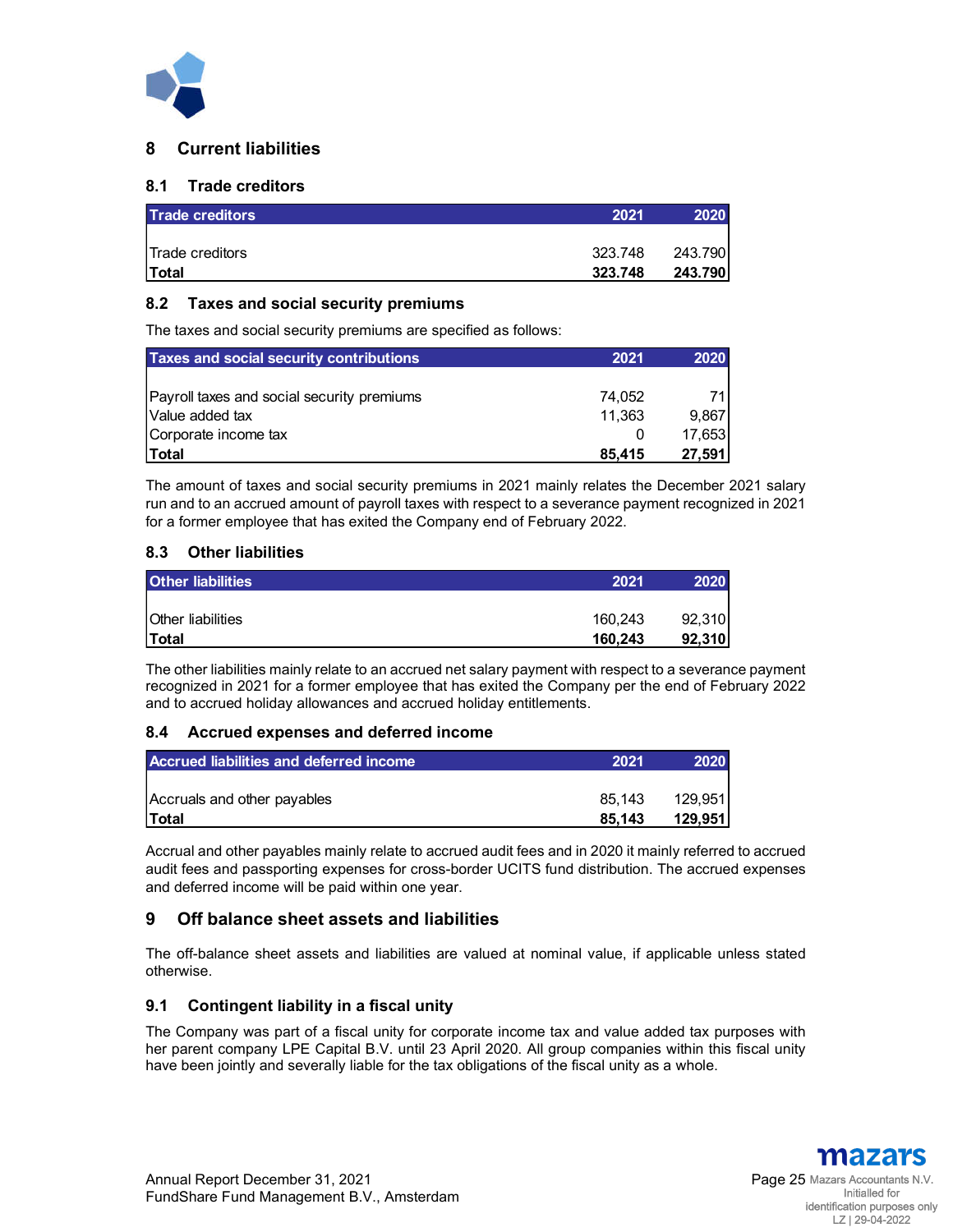

## **9.2 Office lease obligations and bank guarantee**

In 2021 Company has entered into a rental contract for office space with a yearly obligation of EUR 31,582. This office lease obligation has a remaining duration of 5 months.

The office lease obligations are secured by a two-month rent deposit, and accounted for as an "Other Receivable", see note 5.2.

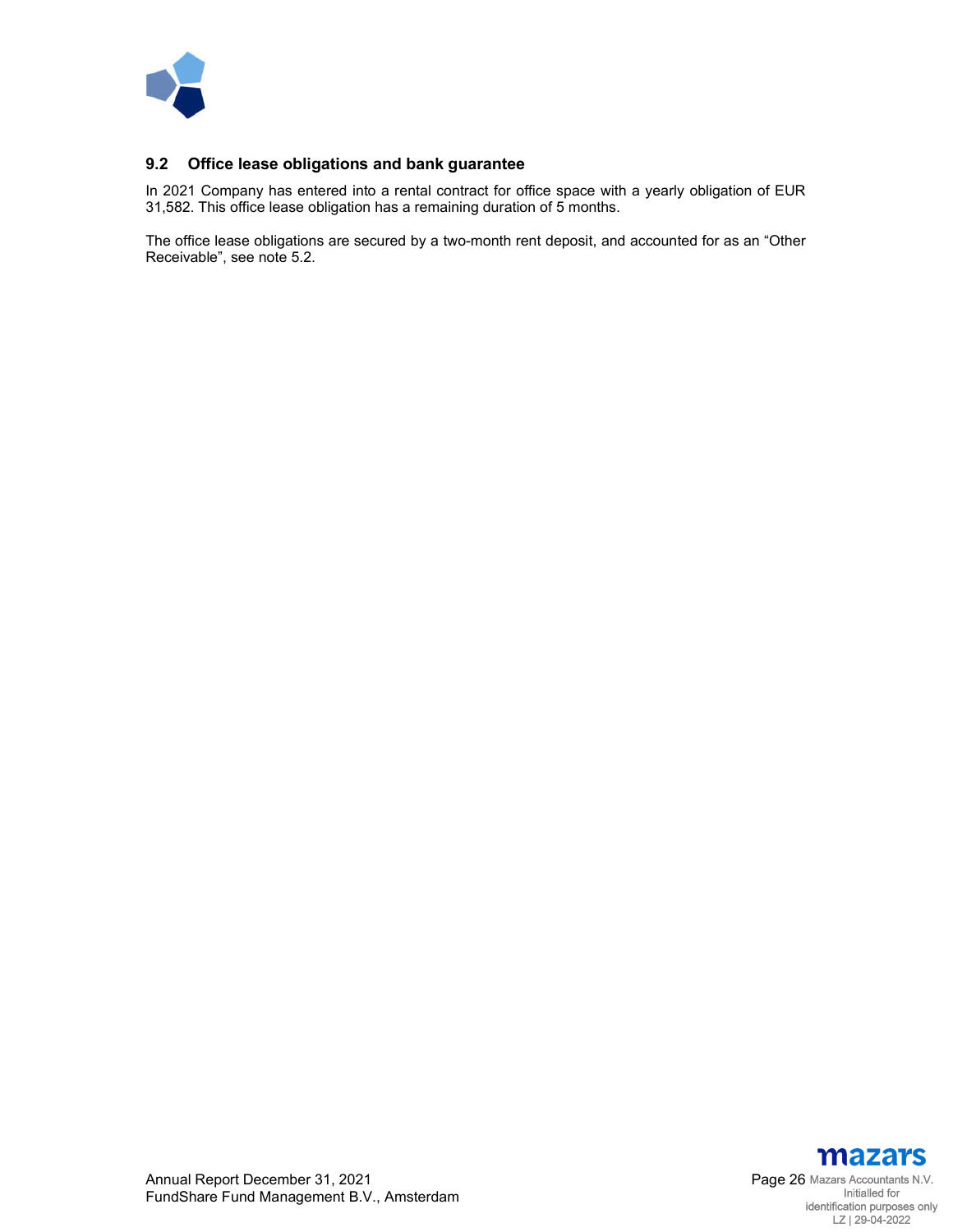

## **Notes to the profit and loss account**

## **10 Gross profit**

| <b>Gross profit</b>                   | 2021      | 2020      |
|---------------------------------------|-----------|-----------|
|                                       |           |           |
| Management fees                       | 856,808   | 494,844   |
| Operating and commercial service fees | 1,867,637 | 1,882,675 |
| Performance fees                      | 3.159     |           |
| <b>Fund Administration fees</b>       | 261,650   |           |
| <b>Total income</b>                   | 2,989,254 | 2,377,519 |
| Service fee administrator             | 168,790   | 88,700    |
| Service fee depositary                | 108,072   | 93,495    |
| Other fund service fees               | 8,667     | 2,582     |
| <b>Total expenses</b>                 | 285,529   | 184,777   |
| Gross profit                          | 2,703,725 | 2,192,742 |

## **10.1 Management fees**

The Company has entered into separate agreements per Fund together with the depositary. The Funds offer investors the opportunity to participate. Under these agreements, the Company for portfolio and risk management services, is entitled to receive management fees on an annual basis calculated on a monthly basis over the net asset value of these Funds.

#### **10.1.1 Operating company service fees**

The management fees of FundShare UCITS Umbrella and FundShare Umbrella Fund can be shared with so called operating companies. These operating companies are licensed asset managers to which certain portfolio management task (execution of the investment policy) has been delegated. The operating companies receive a part of the management fee for this task. In case the execution of the investment policy of sub-funds of the Funds is delegated to a licensed operating company, these service fees are offset against the recognized management fees.

## **10.2 Operating and commercial service fees**

Operating fees charged to FundShare UCITS Umbrella and FundShare Umbrella Fund are presented here such as the commercial service fees with flatexDEGIRO, fund creation costs, the depositary fees and asset management fees related to InDelta Laten Beleggen.

#### **10.2.1 Commercial service agreement with flatexDEGIRO**

The Company entered on 1<sup>st</sup> of December 2018 into a Commercial Services Agreement ("CSA") with DeGiro B.V. (currently flatexDEGIRO Bank) in which has been agreed that FFM will to provide the following services:

- Setting up and maintaining Qualified Money Market Funds (Cash Funds) at the request of DeGiro; and
- Delegating asset management activities to operating companies for sub-funds of the FundShare UCITS Umbrella Fund and FundShare Umbrella Fund.

The Company recognized a commercial service fee of EUR 1,800,000 in 2021 (2020: EUR 1,800,000). As per 30 September 2021 flatexDEGIRO gave notice to terminate the CSA as per year-end 2021.

#### **10.3 Performance fees**

The Company realised a High Watermark Performance Fees in 2021 for the Fundamental Value Fund of EUR 3,159 (2020: EUR 0).

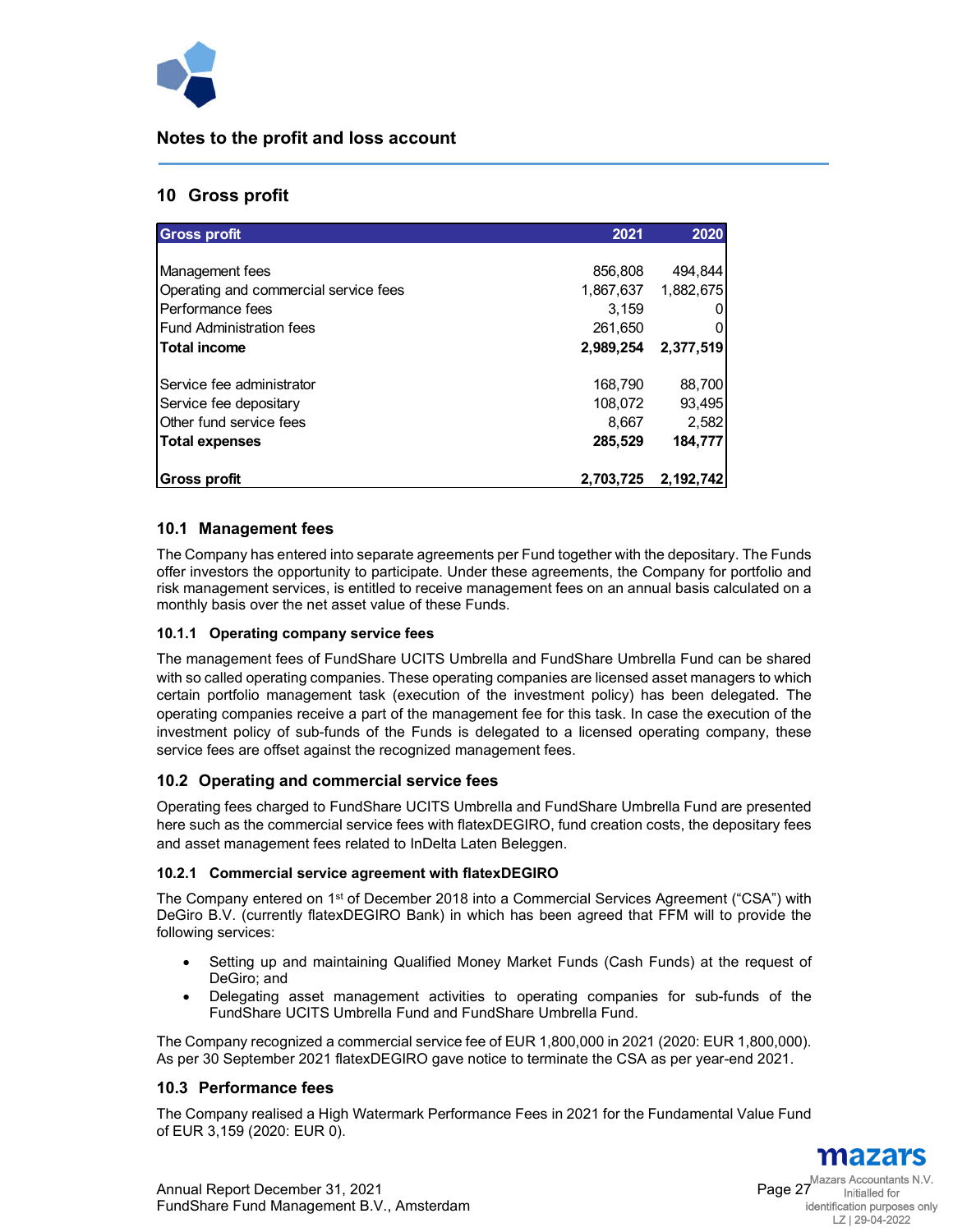

## **10.4 Fund administration fees**

Due to the acquisition per 5 January 2021 and the subsequent legal merger with that same year all fund administration fees earned by FundShare Administration Activities B.V. ("FSAA"), being the fund administrator of the Funds, have been accounted for in the profit and loss. The fund administration fees are presented net of license fees paid for the use fund administration software.

#### **10.5 Administration and depositary fees**

The (investor) administration and depositary fees are charged by fund service providers in connection with the Funds managed by the Company.

## **11 Operating expenses**

#### **11.1 Employee expenses**

| <b>Employee expenses</b>      | 2021      | 2020      |
|-------------------------------|-----------|-----------|
|                               |           |           |
| Salaries                      | 1,281,671 | 943,036   |
| Social security contributions | 104.564   | 81,645    |
| Other employee expenses       | 28,505    | 42,253    |
| (Re)charged employee expenses | $-47.000$ | 84.492    |
| Total                         | 1,367,740 | 1,151,426 |

## **11.1.1 Remuneration**

For the performance period 2021 the Company has awarded performance related bonuses. The total fixed and variable remuneration for the directors and other employees (identified staff) is shown in the table below:

| <b>Details remuneration</b>            | 2021      | 2020    |
|----------------------------------------|-----------|---------|
|                                        |           |         |
| Fixed remuneration                     | 1.105.408 | 777.658 |
| l Variable remuneration                | 176.263   | 165.378 |
| Which is paid in cash for an amount of | 95.513    | 94.378  |
| Which is deferred for an amount of     | 80.750    | 71.000  |
| Total                                  | 1.281.671 | 943.036 |
| <b>Allocation remuneration</b>         | 2021      | 2020    |
| <b>IDirectors</b>                      | 690.584   | 534.339 |
| Other employees                        | 591.087   | 408.697 |
| <b>Total</b>                           | 1.281.671 | 943.036 |

## **11.2 Amortisation customer related assets**

The rate of amortization of intangible fixed assets is calculated based on the period over which we expect to derive economic benefits from such assets which is ten years. The amortisation for 2021 has been calculated from the period 1 January 2021 through 31 December 2021.

#### **11.3 Depreciation tangible fixed assets**

| <b>Depreciation expenses</b>                         | 2021     | 2020    |
|------------------------------------------------------|----------|---------|
|                                                      |          |         |
| Depreciation leasehold improvements                  | $\Omega$ | 1,965   |
| Depreciation furniture                               | 6.705    | 6,405   |
| Depreciation computers & software                    | 6.699    | 15,556  |
| (Re)charged depreciation expenses by group companies | 1.410    | -10.564 |
| <b>Total</b>                                         | 14.814   | 13,362  |

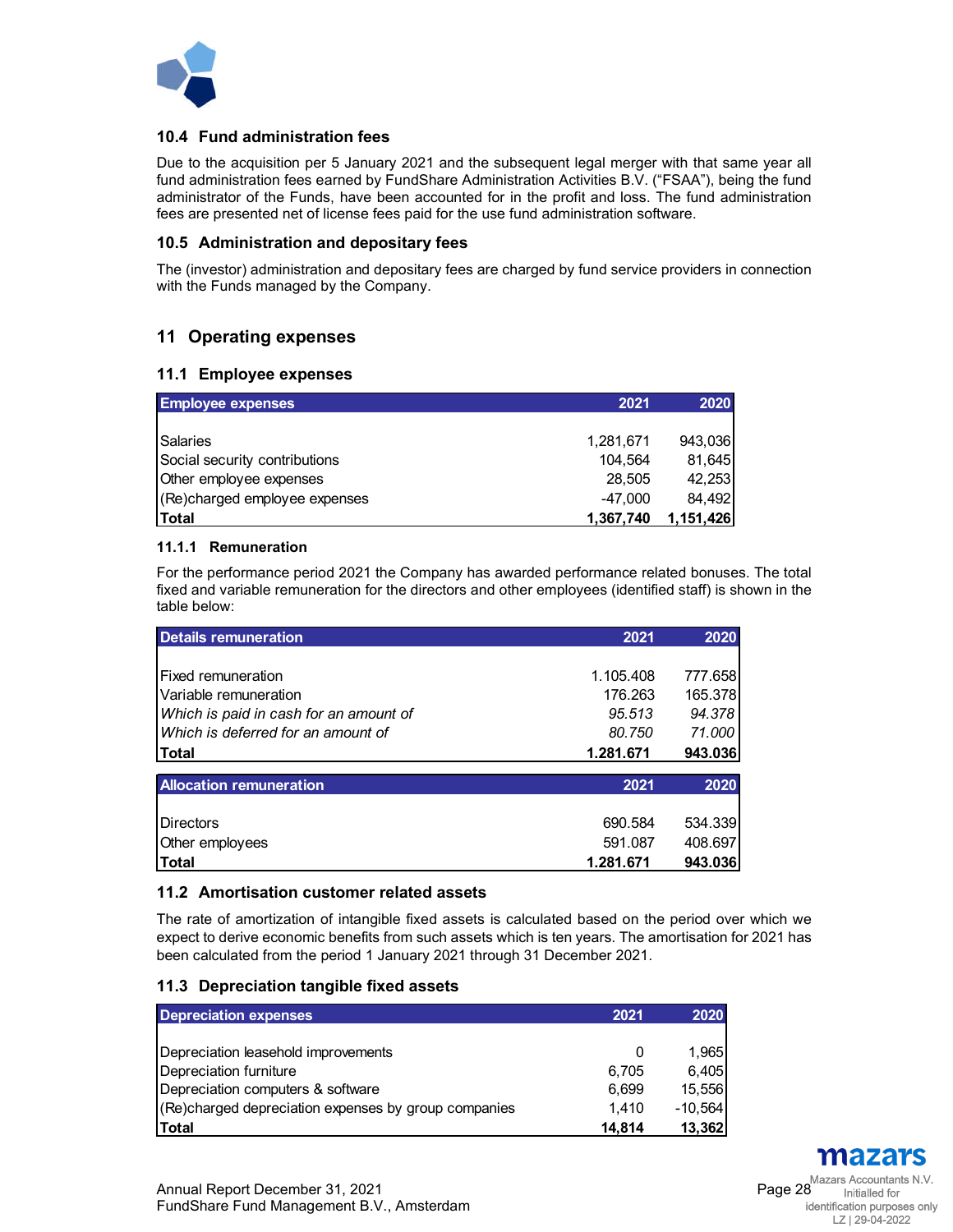

## **11.4 General and administrative expenses**

| <b>General and administrative expenses</b> | 2021      | 2020     |
|--------------------------------------------|-----------|----------|
|                                            |           |          |
| Rents and services                         | 42,598    | 48,968   |
| Market data and exchange connectivity fees | 135,522   | 82,894   |
| ICT infrastructure                         | 101,562   | 69,558   |
| Financial supervision                      | 24.208    | 51,536   |
| Audit and consultancy fees                 | 361,829   | 290,227  |
| Office expenses and insurance              | 39,325    | 32,317   |
| Payment services                           | 16.009    | $-4,791$ |
| Marketing                                  | 58.380    | 167,298  |
| Exchange rate differences (profit)         | 0         | 415      |
| Other expenses                             | $-27,053$ | 9.418    |
| <b>Total</b>                               | 752.380   | 747.840  |

\* The Company has appointed Mazars Accountants N.V. as its "Independent Auditor". The total Independent Auditor's remuneration for the various fund audits and the audit of the Company itself accounted for in 2021 amounted to EUR 161,335 (including VAT) (2020: EUR 69,277 including VAT). The Independent Auditor has been engaged in 2021 to perform the audit of these annual accounts of the Company EUR 31,688 incl. VAT (2020: EUR 27,960 including VAT) and the investment funds (AIF and UCITS) under its management, including an UCITS investment restrictions audit. The Independent Auditor did not provide any non-audit services to the Company.

## **11.5 Changes in value of fixed assets and from value of investments**

| Changes in value of fixed assets and value of investments | 2021  | 2020   |
|-----------------------------------------------------------|-------|--------|
|                                                           |       |        |
| Changes in value of other operating fixed assets          |       | 516    |
| Changes in value of investments in participation rights   | 9.617 | 16,748 |
| Total                                                     | 9.617 | 17,264 |

#### **11.6 Interest expenses and similar charges**

| Interest expenses and similar charges | 2021   | 2020  |
|---------------------------------------|--------|-------|
|                                       |        |       |
| Interest expenses and similar charges | 75.529 | 5.008 |
| <b>Total</b>                          | 75.529 | 5.008 |

The interest expenses in 2021 carry an amount of interest charges that the Company settled on behalf of several liquidated cash funds.

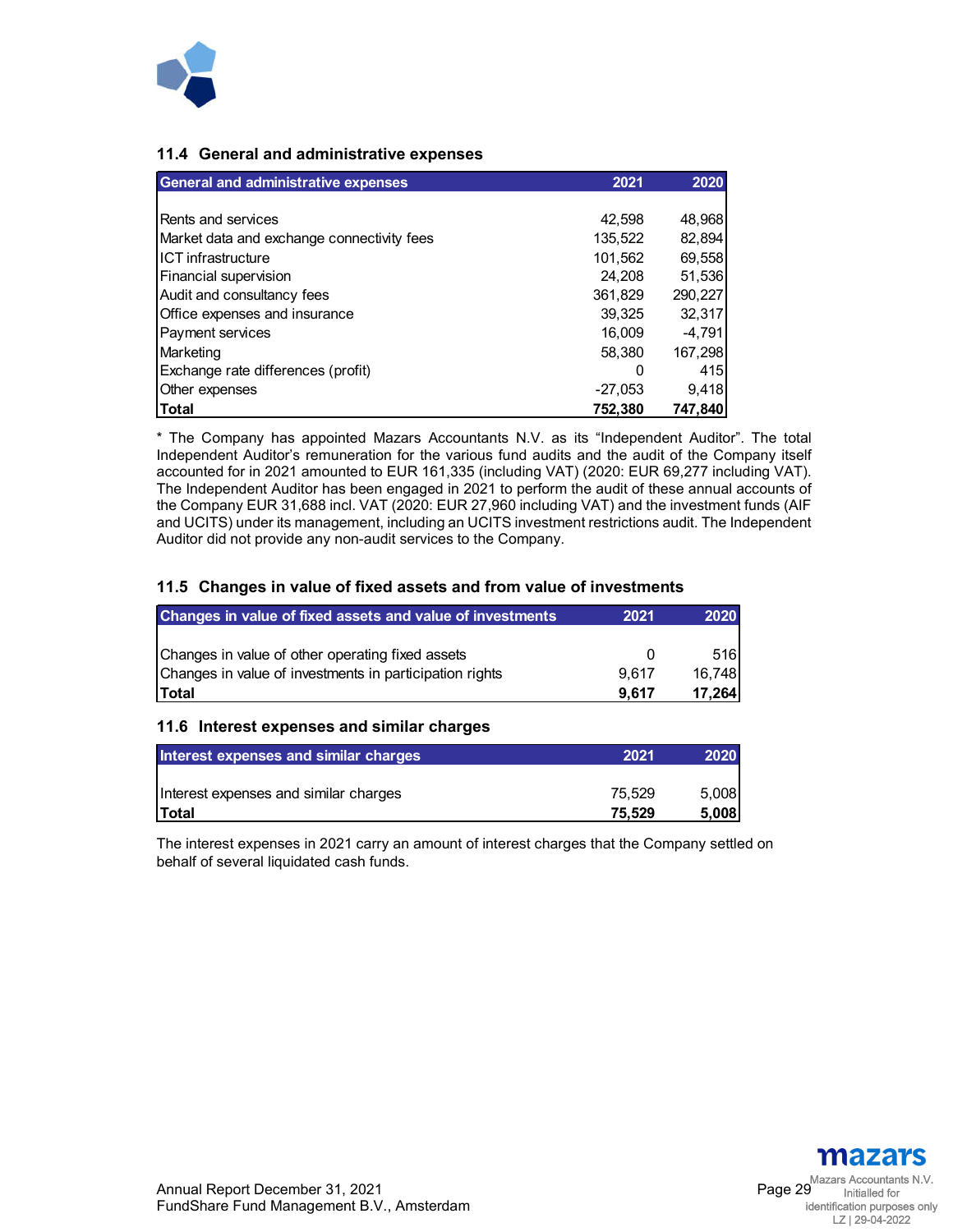

## **12 Corporate Income Tax**

The components of the Corporate Income Tax gains (expenses) are as follows:

| Corporate income tax gains or expenses                             | 2021      | 2020       |  |
|--------------------------------------------------------------------|-----------|------------|--|
|                                                                    |           |            |  |
| <b>Result before taxes</b>                                         | 486,999   | 291,914    |  |
| Participation exemption                                            | $-78,499$ |            |  |
| Taxable profit (loss)                                              | 408,500   | 291,914    |  |
| Carry forward tax losses                                           |           |            |  |
| Carry back                                                         |           |            |  |
| Horizontal compensation tax losses fiscal union                    | 0         | $-181,573$ |  |
| Taxable amount                                                     | 408,500   | 110,341    |  |
| Current income tax gains (charge)                                  | $-78.035$ | $-17,770$  |  |
| The components of the corporate income tax position is as follows: |           |            |  |
| Current income tax gain (charge)                                   | -78.035   | $-17,770$  |  |
| Deferred tax adjustment prior years                                |           | $-1,116$   |  |
| Corporate income tax corrections                                   |           | 4,303      |  |
| Total                                                              | $-78,035$ | -14,583    |  |

## **12.1 Participation exemption**

See note 13.

## **12.2 Statutory tax rates**

The applicable statutory nominal corporate income tax rate in The Netherlands is 25% (2020: 25%) for profits above the amount of EUR 245,000 (2020: EUR 200,000) and 15% (2020:16.50%) for profits below the amount of EUR 245,000 (2020: 200,000).

## **13 Results from participating interests**

FundShare Administrator Activities B.V. (FSAA) has been a 100% subsidiary in 2021 from the point of acquisition on 5 January 2021 up to the point of the legal merger with the Company (10 December 2021). The Company uses the participation exemption, which exempts income (capital gains and dividends) derived from qualifying shareholdings in this respect. As a result of the acquisition a negative goodwill result is recorded as part of the participation exemption. This negative goodwill result is calculated as the difference between the net asset value per year end 2021 of FSAA EUR 128,499 minus the purchase price being EUR 50,000.

## **14 Average number of employees**

During 2021 an average number of 10.6 employees (including directors) were employed based on a full-time employment (2020: 8.83). The breakdown of the average employees is as follows:

| <b>FTE overview</b>               | 2021 | 2020 |
|-----------------------------------|------|------|
|                                   |      |      |
| <b>Working in The Netherlands</b> | 10.6 | 8.33 |
| Working outside The Netherlands   |      | 0.50 |
| <b>Total</b>                      | 10.6 | 8.83 |

## **14.1 Remuneration of directors**

The remuneration of the directors of the Company (fixed and variable) amounted to EUR 690,584 in 2021 (2020: EUR 534,339). Jan-Jaap Surie became a director per 1 October 2020, in 2021 he was counted as a director for the full year. Also refer to note 11.1.1.

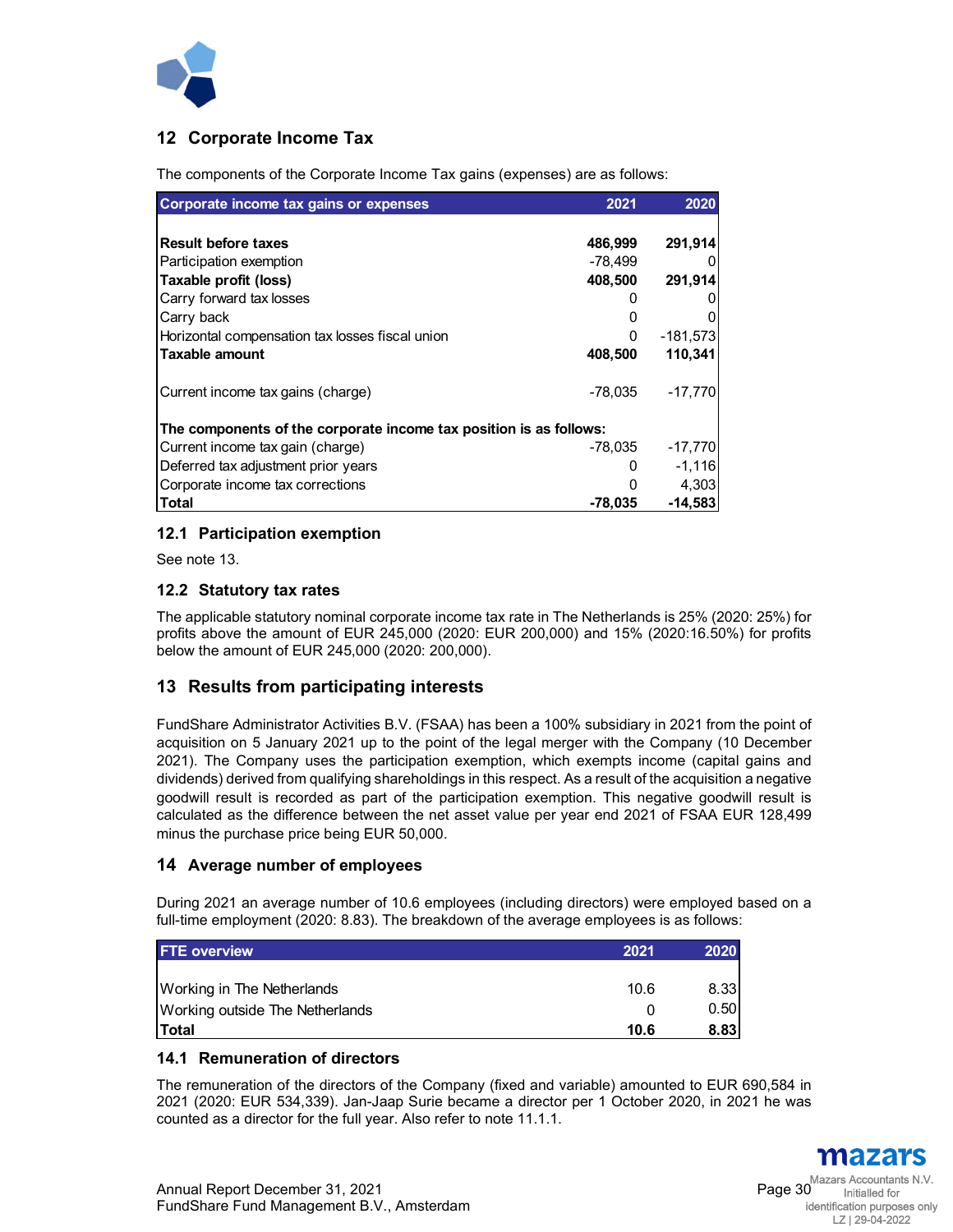

## **15 Transactions with related parties**

During the year there were no transactions (other than intra-group) with related parties that were not at arm's length, and which should be disclosed in the financial statements. The Company has been part of the LPE Group until 24 April 2020.

## **16 Proposal for result appropriation 2021**

The General Meeting will be asked to approve the following appropriation of the 2021 result after taxation (net result):

 The net result of EUR 487,463 will be added to the other reserves. In anticipation of the General Meeting, the appropriation of the result has been included in the financial statements.

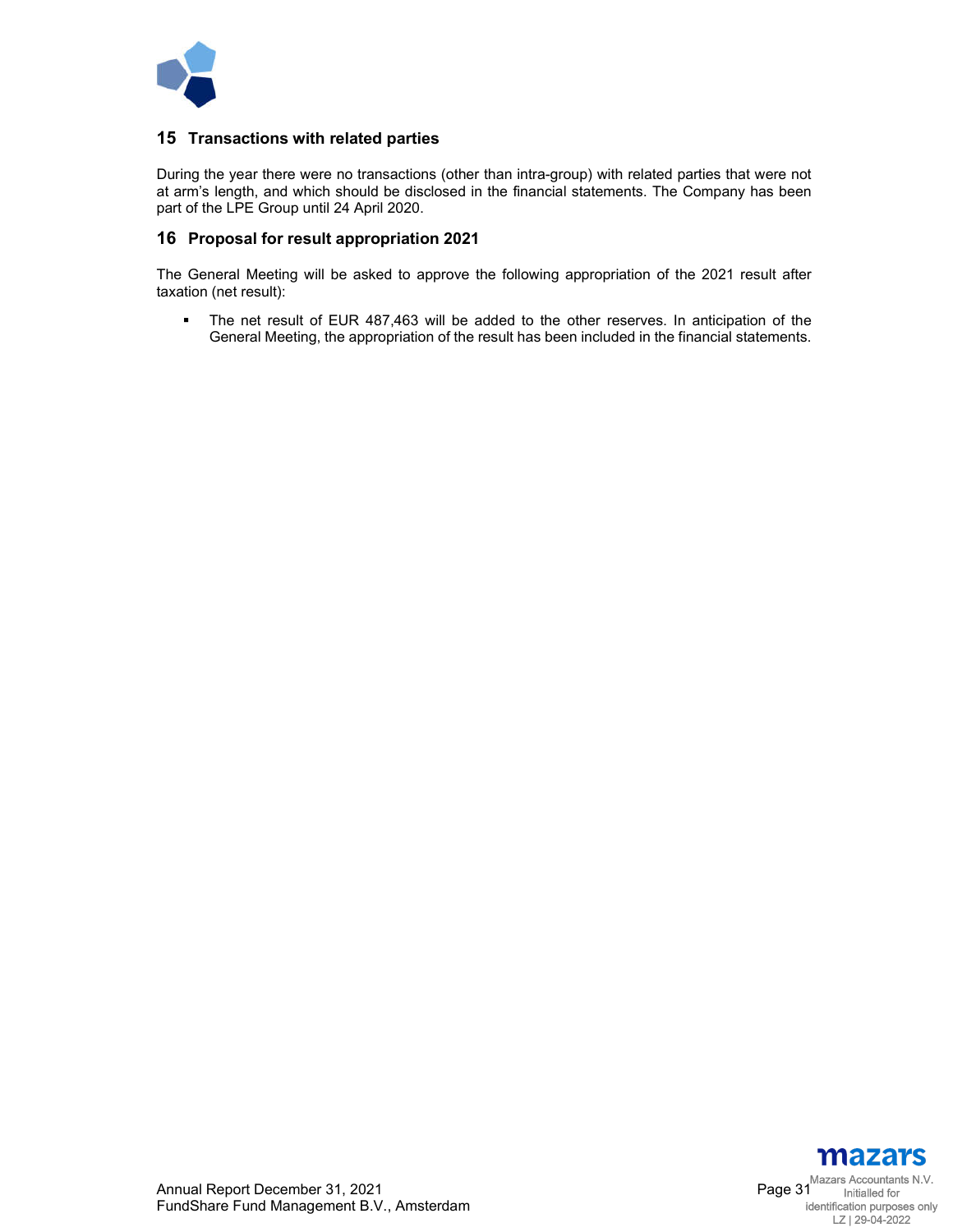

## **17 Subsequent events**

#### **Liquidation of QMMF's (Cash Funds)**

Six out of seven QMMF's have been liquidated in 2022 following the termination of the CSA with flatexDEGIRO per 31 December 2021. The last QMMF, EUR Cash Fund, has been liquidated per 31<sup>st</sup> March. The deregistration of these funds with the AFM is in progress.

#### **Fund Infrastructure**

In November 2020 flatexDEGIRO informed the Company that they will terminate its broker and custodian services for our funds due to this termination in 2021 we have been looking for a new broker/custodian set-up. The choice for a new broker / custodian has fallen on Caceis. This new setup has been concluded in March 2022. As said due to this move away from flatexDEGIRO as our broker/custodian we have procured new fund administration software from an independent software vendor.

Amsterdam, April 29, 2022

FundShare Fund Management B.V.

A.M. Rose M.S. Huisman J.J. Surie<br>CEO CIO CEO CFO CIO

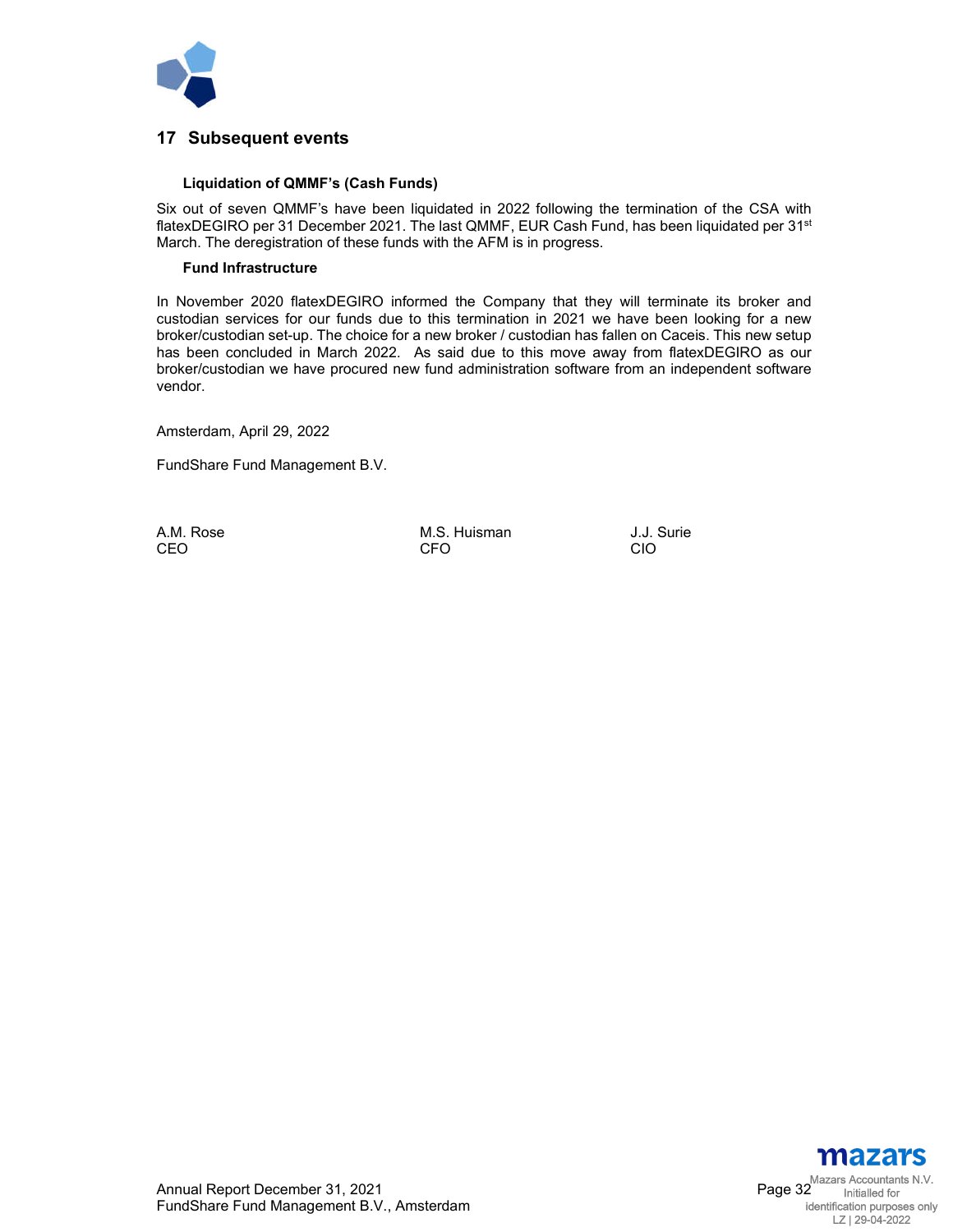

## **Other information**



Annual Report December 31, 2021 Page 33 FundShare Fund Management B.V., Amsterdam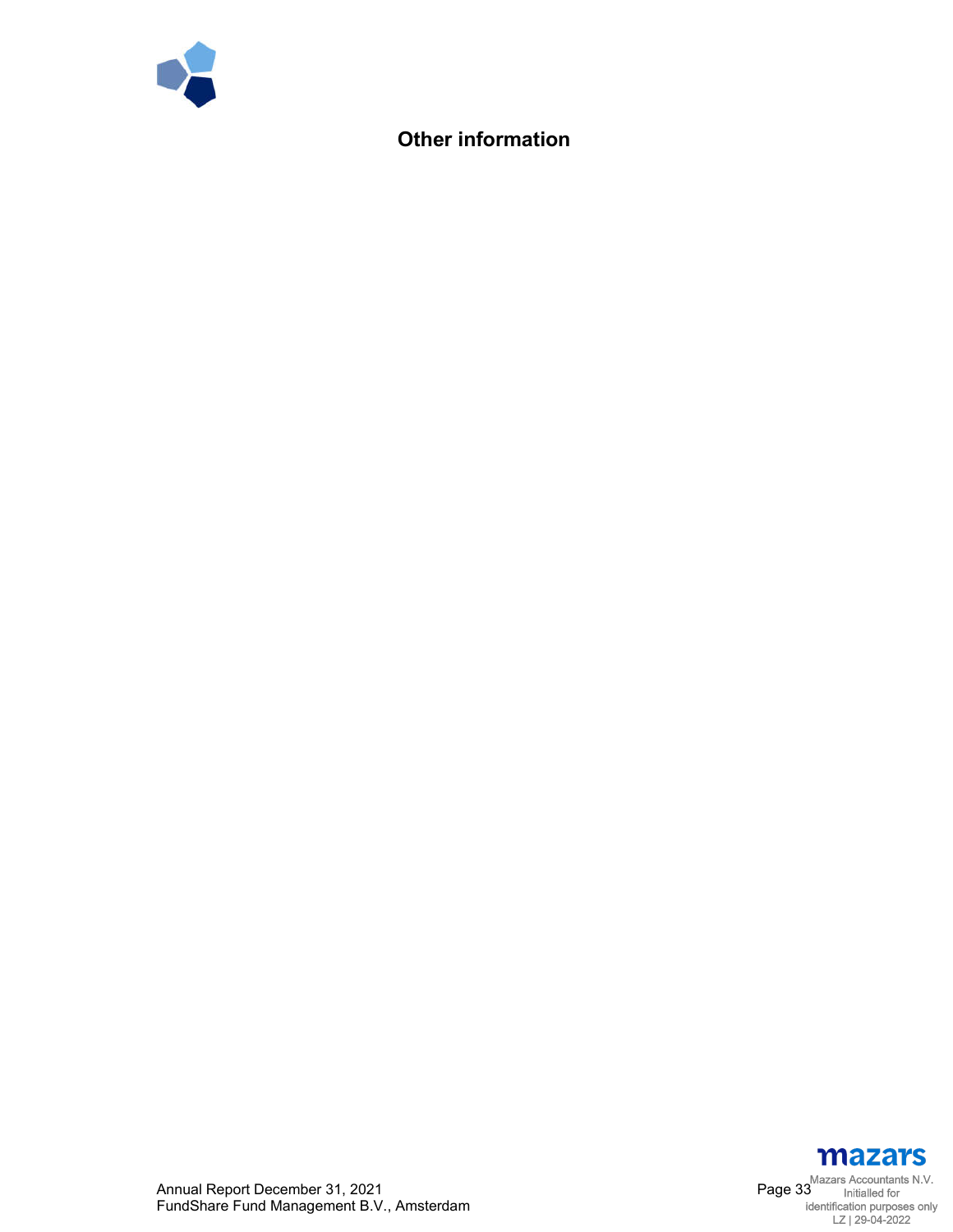

#### **Statutory arrangement regarding the allocation of the result**

Article 14 of the Articles of Association includes the following regarding the appropriation of the result: The corporate profit shown in the financial statements approved by the General Meeting of Shareholders – to the extent that the profit is not to be used for the creation or maintenance of reserves prescribed by law – is at the disposal of the General Meeting of Shareholders, that decides regarding reservation or distribution of profits. The distribution of profits may only be made to a maximum amount that exceeds the portion of equity that is issued and called plus the legally held reserves.

#### **Auditor's report of the independent accountant**

The auditor's report is included on the next pages of this annual report.

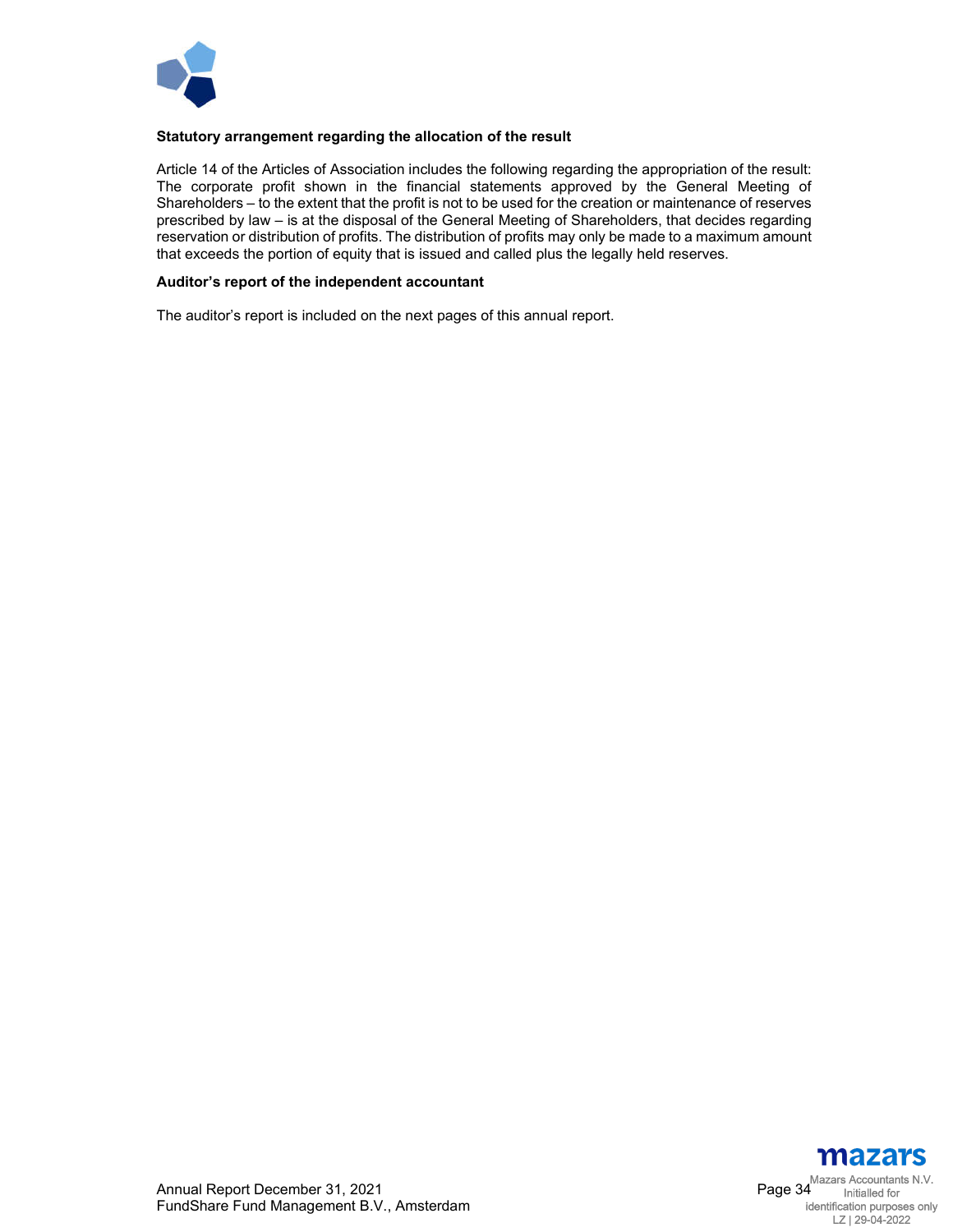

## **INDEPENDENT AUDITOR'S REPORT**

To the Board of Directors of

FundShare Fund Management B.V.

## **Report on the audit of the financial statements 2021**

## **included in the annual report**

#### *Our opinion*

We have audited the financial statements 2021 of FundShare Fund Management B.V., based in Amsterdam.

In our opinion the accompanying financial statements give a true and fair view of the financial position of FundShare Fund Management B.V. as at 31 December 2021, and of its result for 2021 in accordance Part 9 of Book 2 of the Dutch Civil Code.

The financial statements comprise:

- 1. the balance sheet as at 31 December 2021;
- 2. the profit and loss account for 2021; and
- 3. the notes comprising a summary of the significant accounting policies and other explanatory information.

#### *Basis for our opinion*

We conducted our audit in accordance with Dutch law, including the Dutch Standards on Auditing. Our responsibilities under those standards are further described in the 'Our responsibilities for the audit of the financial statements' section of our report.

We are independent of FundShare Fund Management B.V. in accordance with the Wet toezicht accountantsorganisaties (Wta, Audit firms supervision act), the Verordening inzake de onafhankelijkheid van accountants bij assurance-opdrachten (ViO, Code of Ethics for Professional Accountants, a regulation with respect to independence) and other relevant independence regulations in the Netherlands. Furthermore we have complied with the Verordening gedrags- en beroepsregels accountants (VGBA, Dutch Code of Ethics).

We believe the audit evidence we have obtained is sufficient and appropriate to provide a basis for our opinion.

#### **Report on the other information included in the annual report**

In addition to the financial statements and our auditor's report thereon, the annual report contains other information that consists of:

- **profile and key figures;**
- the Directors' report;
- other information as required by Part 9 of Book 2 of the Dutch Civil Code.

Based on the following procedures performed, we conclude that the other information:

is consistent with the financial statements and does not contain material misstatements;



LZ | 29-04-2022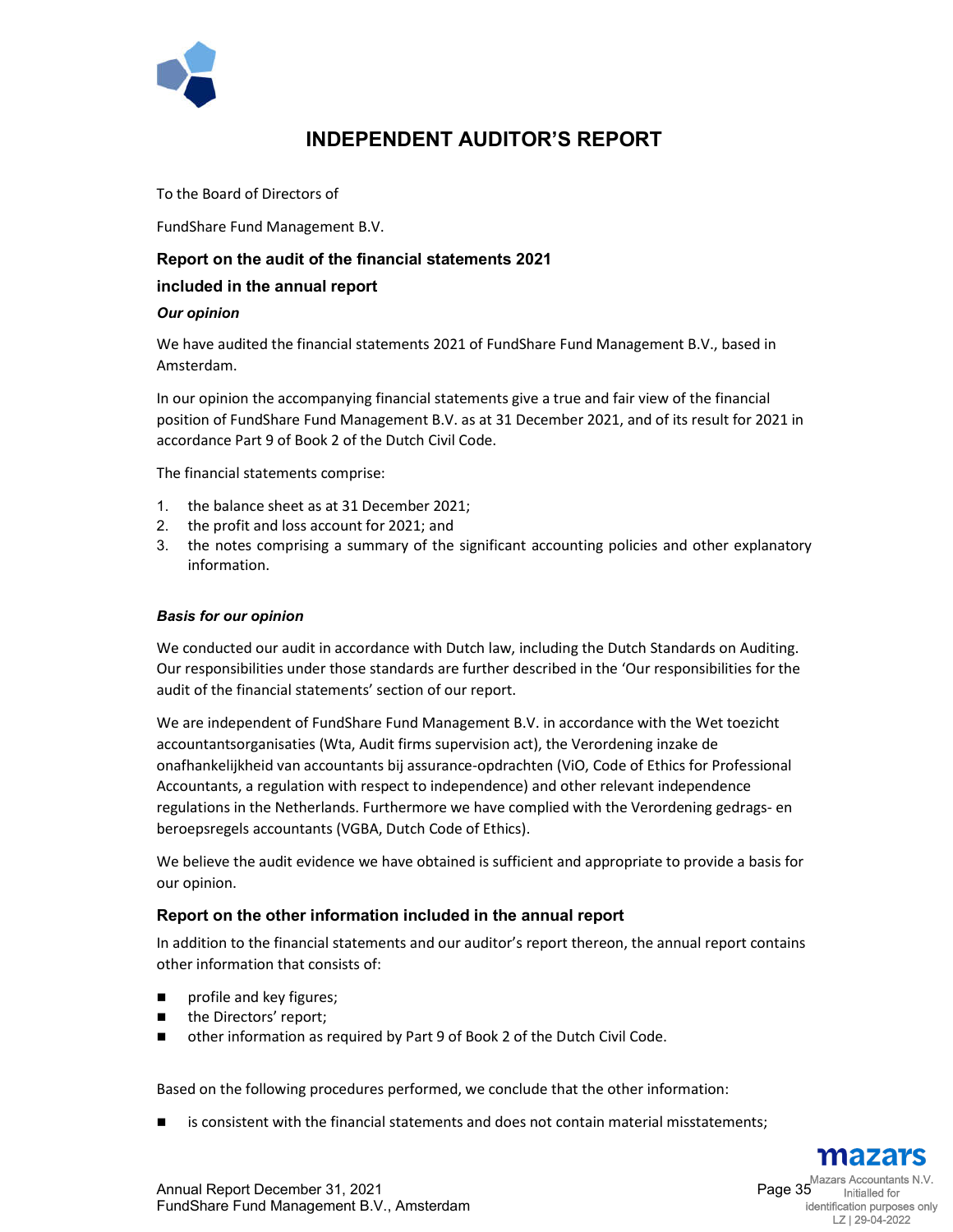

contains the information as required by Part 9 of Book 2 of the Dutch Civil Code.

We have read the other information. Based on our knowledge and understanding obtained through our audit of the financial statements or otherwise, we have considered whether the other information contains material misstatements.

By performing these procedures, we comply with the requirements of Part 9 of Book 2 of the Dutch Civil Code and the Dutch Standard 720. The scope of the procedures performed is substantially less than the scope of those performed in our audit of the financial statements.

Management is responsible for the preparation of the Directors' report in accordance with Part 9 of Book 2 of the Dutch Civil Code and other information as required by Part 9 of Book 2 of the Dutch Civil Code.

## **Description of responsibilities regarding the financial statements**

#### *Responsibilities of management for the financial statements*

Management is responsible for the preparation and fair presentation of the financial statements in accordance with Part 9 of Book 2 of the Dutch Civil Code. Furthermore, management is responsible for such internal control as management determines is necessary to enable the preparation of the financial statements that are free from material misstatement, whether due to fraud or error.

As part of the preparation of the financial statements, management is responsible for assessing the company's ability to continue as a going concern. Based on the financial reporting framework mentioned, management should prepare the financial statements using the going concern basis of accounting unless management either intends to liquidate the company or to cease operations, or has no realistic alternative but to do so.

Management should disclose events and circumstances that may cast significant doubt on the company's ability to continue as a going concern in the financial statements.